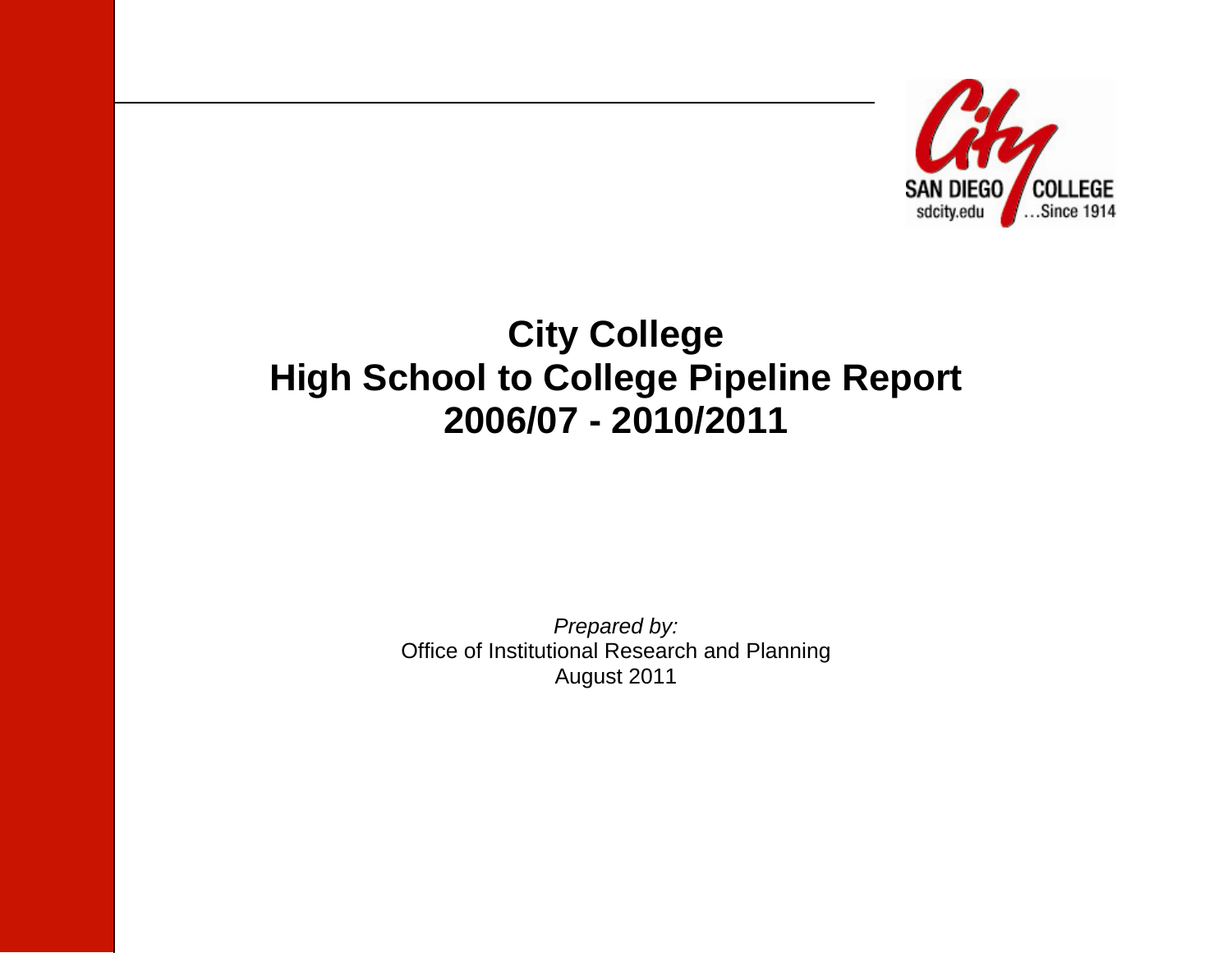# **Table of Contents**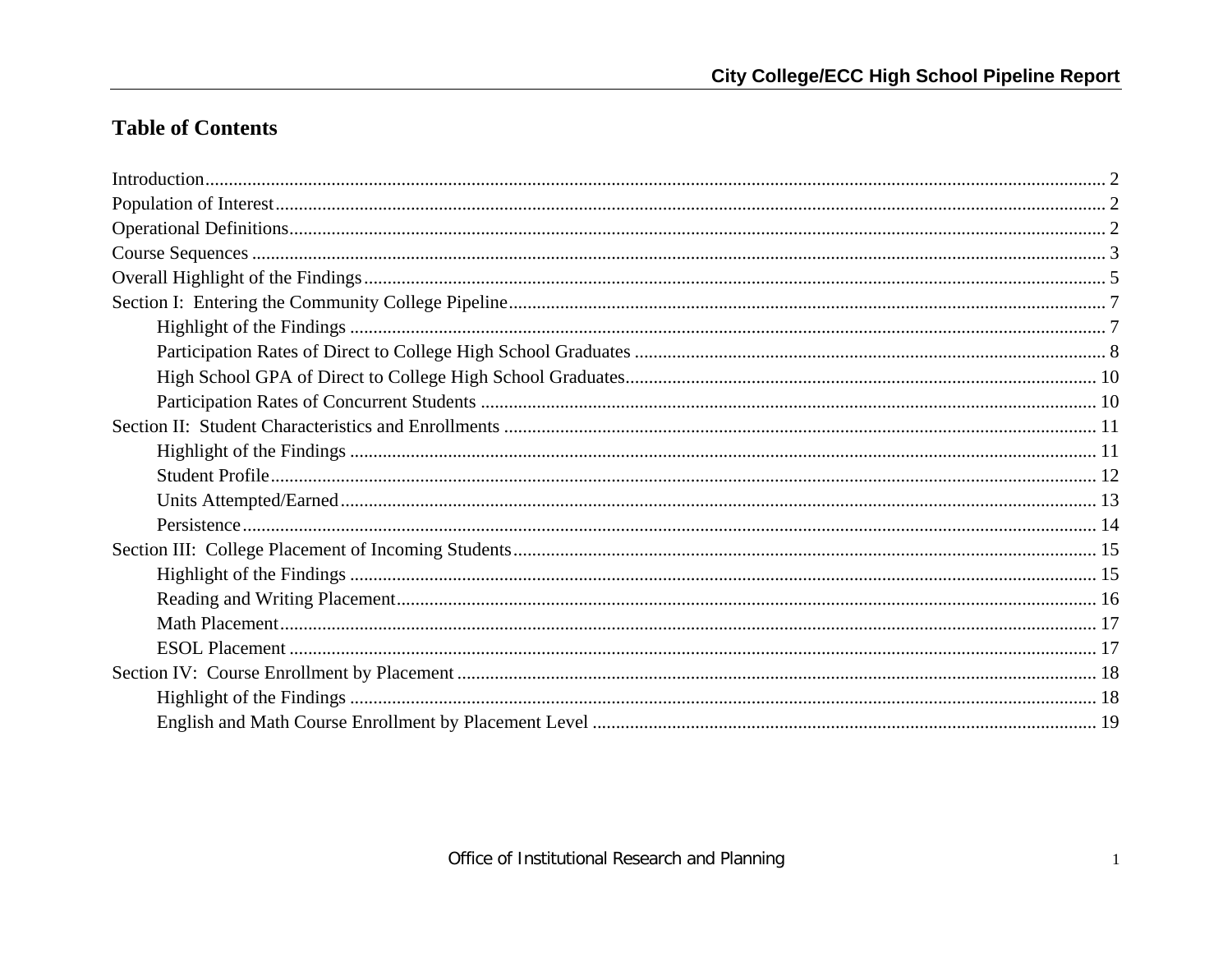# **Introduction**

The Annual High School Pipeline Report provides a comprehensive and descriptive analysis of incoming first-time to college high school graduates. The report is part of a larger initiative to provide the colleges and the district with information for integrating plans and strategies that support student success and enrollment management. The report is intended to inform college and district decision-making, instructional programs and support services planning, and outreach and marketing.

The High School Pipeline report series comprises four reports: 1) All Colleges, 2) City College/ECC, 3) Mesa College, and 4) Miramar College. Each report contains four sections that focus on enrollment patterns and placement as students enter college for the first time. The first section focuses on students' entry into City College/ECC via high school-to-college graduate participation rates, and high school-to-college concurrent student participation rates. First-time to college high school graduates are the focus of the remaining sections, including student characteristics and college enrollment patterns in Section II; reading, writing, math, and ESOL placements in Section III; and finally, English and math enrollments by placement level in Section IV. In most instances, benchmark information is provided as a point of comparison, such as 3- or 5-year averages and/or percentage change.

### **Population of Interest**

**First-time to college high school graduates** are students who reported completion from a high school within four years of subsequently enrolling at City College/ECC for the first time. First-time to college students are those students who indicated on their application for admission that they had not previously attended City College/ECC or another college or university. For the purposes of this study, high school graduates are those students that received a certification of California high school proficiency, a G.E.D./high school certificate, or a high school diploma, including a foreign high school diploma. Unless otherwise noted, students who are concurrently attending high school, a 4-year institution, or adult school are excluded from this population.

# **Operational Definitions**

**Annual Persistence Rate:** Continuous fall-spring-fall enrollment: The percentage of official census enrolled students in a fall term who received a grade notation of A, B, C, D, F, P, NP, I or RD and who enrolled in at least one course in the subsequent spring and fall terms and received a grade notation of A, B, C, D, F, P, NP, I or RD in each term. (SDSU and UCSD-only students and sections are excluded. In-service, intersession, and cancelled classes are excluded.)

**Enrollment:** The number of seats or duplicated headcount. Includes students who are enrolled as of the course designated census day (excludes Drops, Never Attends, cancelled and tutoring classes).

**Headcount:** The unduplicated count of students. Includes students who are enrolled as of the course designated census day (excludes Drops, Never Attends, cancelled and tutoring classes).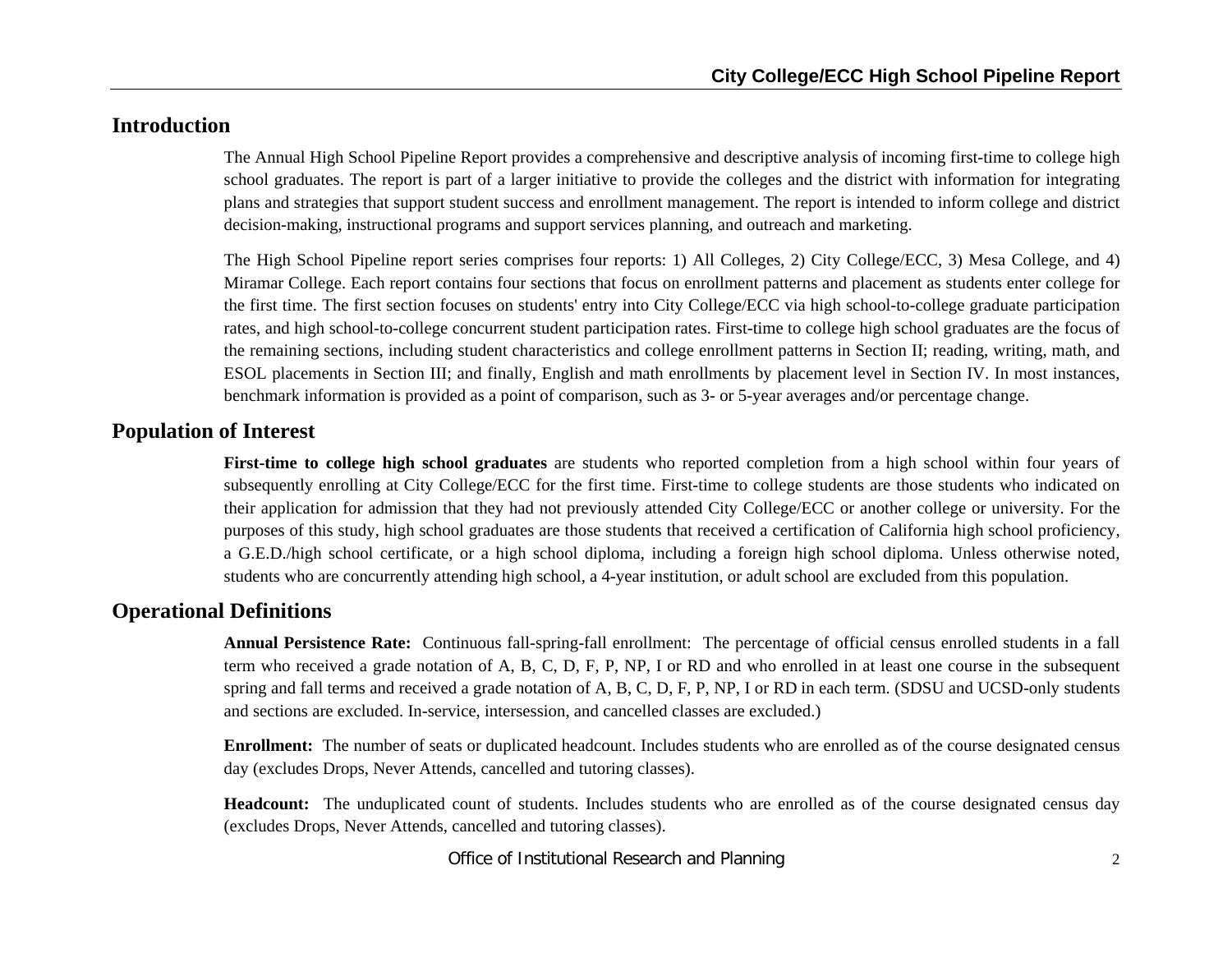# **Course Sequences**

Figure 1. Current English/ESOL course sequence & placements

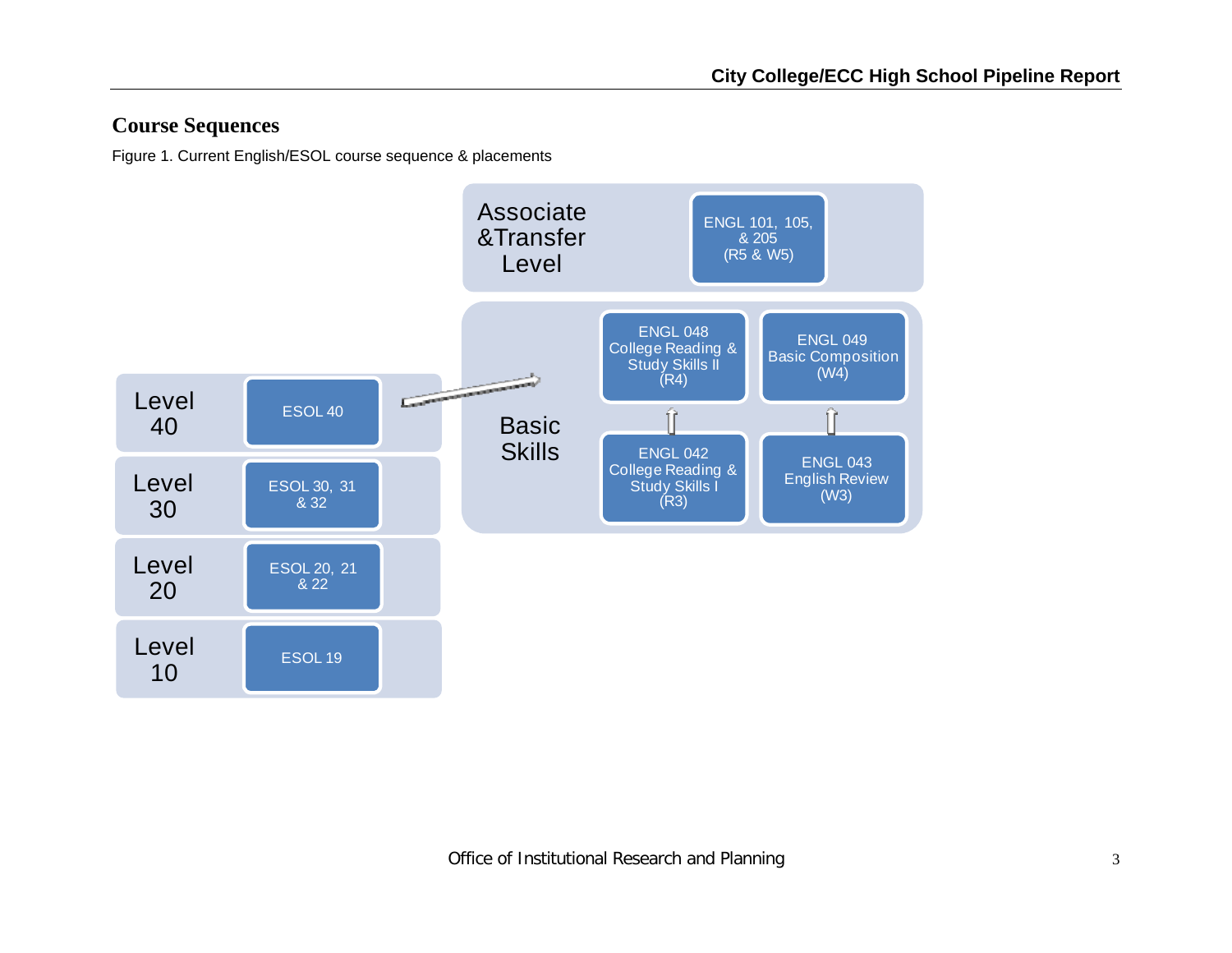Figure 2. Current math course sequence & placements

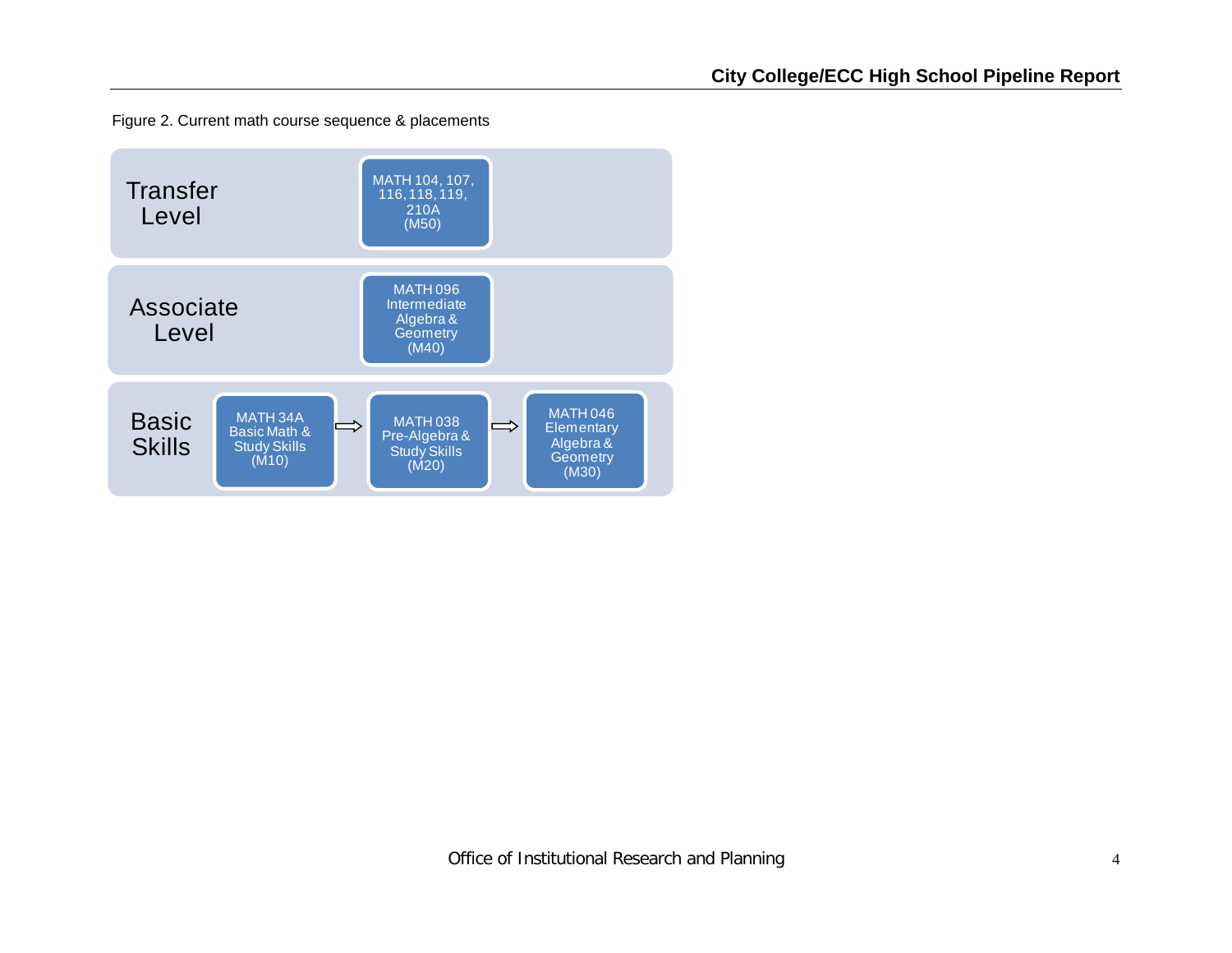# **Overall Highlight of the Findings**

- 1. In 2010/11, approximately 13% of the 2009/10 feeder high school graduates and 7% of the 2009/10 non-feeder high school graduates directly entered City College/ECC within the year following high school completion. While the 2010/11 feeder school student entry rate is comparable to the 5-year average of 13%, the non-feeder school student entry rate is higher than the 5-year average of 4%.
- 2. Among the 2009/10 concurrent high school seniors enrolled at City College/ECC (N=323), 17% continued their enrollment as college only students the following year. Concurrent seniors who had attended district feeder high schools in 2009/10 participated the following year at nearly triple the rate as students who had concurrently attended non-feeder high schools (24% and 9%, respectively). Over 5 years, participation rates varied among students who had concurrently attended feeder schools (14%-24%) and non-feeder schools (6%-18%).
- 3. Forty percent of the 2010/11 first-time to college high school graduates reported that they were the first generation of collegegoing students in their family. This is comparable to the 5-year average of 39%. Furthermore, the percentage of these first generation to college students increased by 54% from 2006/07 to 2010/11.
- 4. In 2010/11, the first-time to college high school graduates attempted and earned their total units enrolled at the highest rate among those who enrolled in the 0.1-2.9 unit range (75%), followed by students enrolled in the 3.0-5.9 unit range (61%). The least proportion of students who attempted and earned their total units enrolled were those in the 9.0-11.9 unit range (43%).
- 5. Seventy-one percent of the Fall 2009 first-time to college high school graduates at City College/ECC persisted to the next spring term and nearly half (47%) annually persisted to a second fall term, which is higher than the 5-year average term-toterm (66%) and annual (43%) persistence of first-time to college graduates.
- 6. A majority of the first-time to college high school graduates took the reading, writing, and math placement tests in 2010/11 (68% each). Despite staff changes, budget cuts, reduced hours, and implementation of the alternative measures pilot that allowed students to submit select standardized tests (e.g., SAT, ACT) as alternative measures for assessment skill levels, the percentages of students who placed by test increased over the past 3 years. Some strategies that were used by the counseling office staff and counselors that may have had an impact on the number of students taking placement tests were: 1) counselors increased their efforts to explain the steps to enrollment to the students emphasizing taking placement tests and attending the student orientation, and 2) the new student orientation was restructured in 2010/11 to have all new students put together their first year plan at the orientation.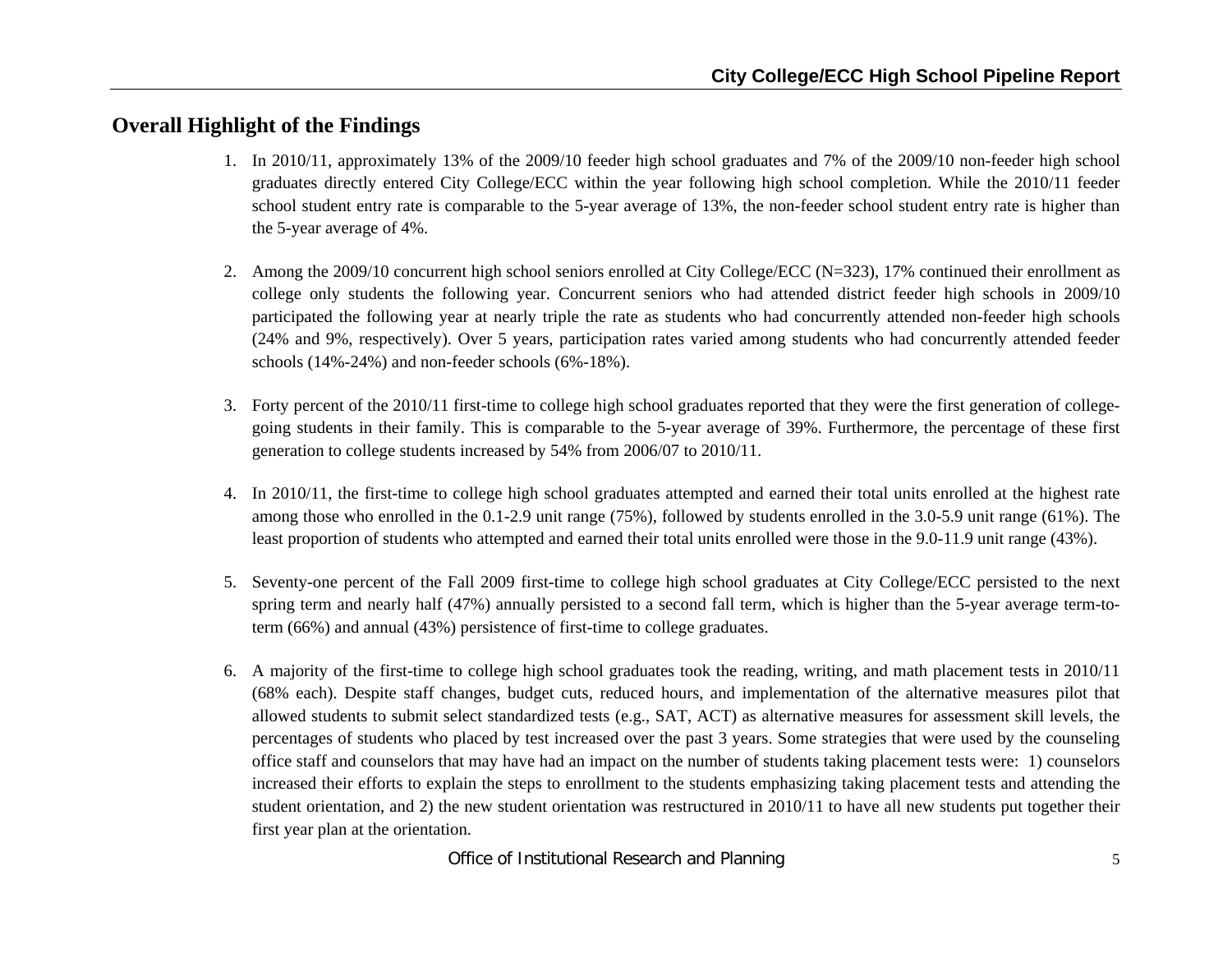- 7. In 2010/11 44% of the first-time to college high school graduates who took the reading placement test placed at the transfer/Associate level and 42% placed at basic skills. However, the majority of first-time to college high school graduates who took the writing placement test placed at basic skills (67%). The majority of first-time to college high school graduates who took the math placement test in 2010/11 also placed at basic skills (76%). Among first-time to college high school graduates who took the ESOL placement test during the same timeframe, 55% of the students placed four to five levels below English transfer level (ESOL levels 19 and 20), which is higher than the 3-year average of 50%.
- 8. By the end of their first year at City College/ECC, two-thirds (65%) of the 2010/11 first-time to college high school graduates who earned a transfer/Associate level English placement, had enrolled in a matriculating English course at or below their placement level. Of the 64% of students that took a matriculating transfer/Associate level English course, 37% took a course at their placement level.
- 9. In 2010/11, by the end of their first year at City College/ECC, over two-thirds (68%) of first-time to college high school graduates who earned a transfer level math placement, enrolled in a matriculating math course and half (50%) of those who earned an Associate level math placement, enrolled in a matriculating math course. Among the students that enrolled in a transfer or Associate level math course, nearly all (98%) did so at their placement level.
- 10. Among first-time to college high school graduates who earned a basic skills level reading or writing placement in 2010/11, 61% enrolled in a matriculating English course at their placement level by the end of their first year at City College/ECC. Nearly two-thirds (66%) of first-time to college high school graduates who earned a basic skills level math placement in 2010/11, enrolled in a matriculating math course at their placement level by the end of their first year.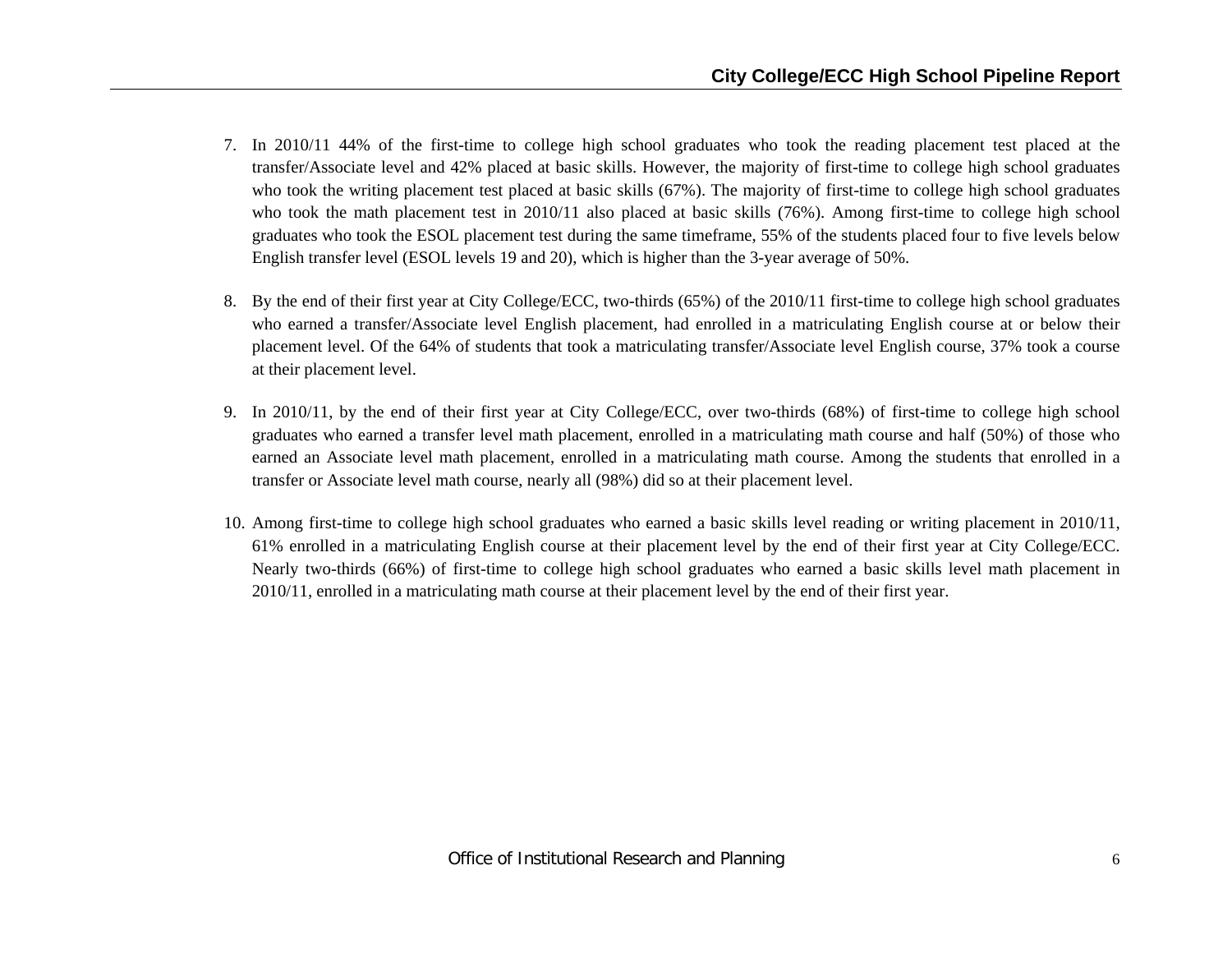# **Section I: Entering the Community College Pipeline**

This section describes different aspects of high school student entry to City College/ECC. Student trends are measured across 5 years, from 2006/07 to 2010/11. Students who are concurrently attending SDSU or UCSD are excluded.

High school-to-college participation rates and high school GPA of direct incoming high school graduates are reported in Tables 1 and 2. Direct incoming graduates are students who enrolled at City College/ECC in the year following their reported high school completion. High school-to-college participation rates are disaggregated by feeder and non-feeder high schools. District feeders are those high schools located within the district's service area zip codes. Non-district feeders are remaining high schools located outside the district's service area zip codes.

High school seniors who are concurrently enrolled at City College/ECC are tracked to determine the rate of continued participation as college-only students (see Table 3). Students who re-enroll as concurrent students in the subsequent year are excluded from re-enrollment figures. Results provide aggregate totals/averages for students attending feeder and non-feeder high schools as a point of comparison.

- In 2010/11, approximately 13% of the 2009/10 feeder high school graduates and 7% of the 2009/10 non-feeder high school graduates directly entered City College/ECC within the year following high school completion. While the 2010/11 feeder school student entry rate is comparable to the 5-year average of 13%, the non-feeder school student entry rate is higher than the 5-year average of 4% (see Table 1). On average over 5 years, San Diego, Lincoln, and Hoover high schools had the highest graduate participation rates at City College/ECC (31%, 29%, and 27%, respectively).
- $\bullet$  Sixty percent of the direct-to-college high school graduates in 2010/11 who included their GPA on their college application reported that they had earned a 2.0-3.0 high school GPA (comparable to the 5-year average of 62%) and thirty-eight percent reported that they had earned higher than a 3.0 GPA (comparable to the 5-year average of 36%; see Table 2).
- 0 Among the 2009/10 concurrent high school seniors enrolled at City College/ECC (N=323), 17% continued their enrollment as college only students the following year (see Table 3). Concurrent seniors who had attended district feeder high schools in 2009/10 participated the following year at nearly triple the rate as students who had concurrently attended non-feeder high schools (24% and 9%, respectively). Over 5 years, participation rates varied among students who had concurrently attended feeder schools (14%-24%) and non-feeder schools (6%-18%).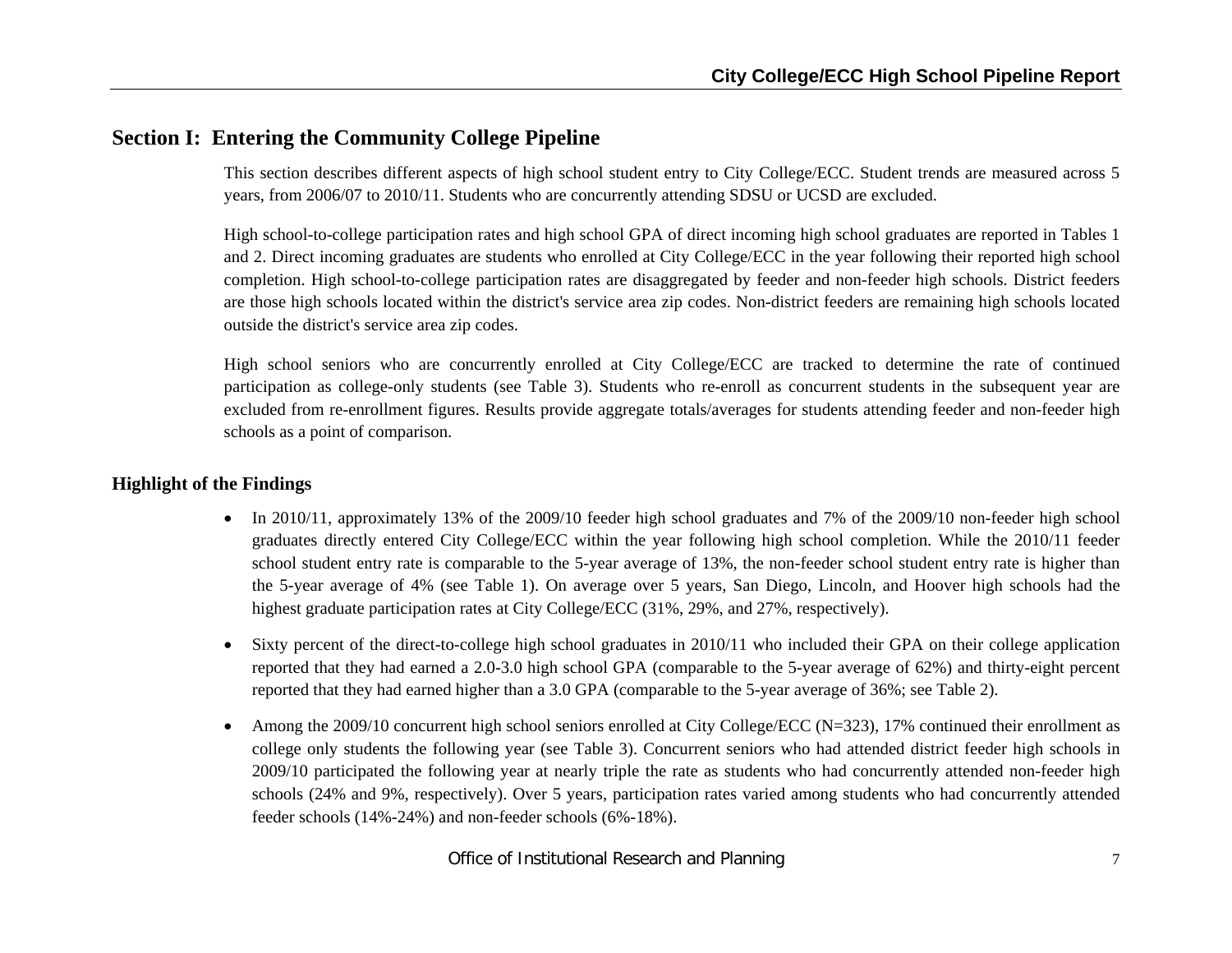# **Participation Rates of Direct to College High School Graduates**

|                 |                          |                |                |                 |                |                 |       |       |                |                 |       |                 |       |       |     |          | 05/06- | 06/07-        | $5-Yr$ |
|-----------------|--------------------------|----------------|----------------|-----------------|----------------|-----------------|-------|-------|----------------|-----------------|-------|-----------------|-------|-------|-----|----------|--------|---------------|--------|
|                 |                          | 05/06          |                | 06/07           | 06/07          |                 | 07/08 | 07/08 |                | 08/09           | 08/09 |                 | 09/10 | 09/10 |     | 10/11    | 09/10  | 10/11         | Avg    |
|                 |                          | Grads          |                | <b>Entrants</b> | Grads          | Entrants        |       | Grads |                | <b>Entrants</b> | Grads | <b>Entrants</b> |       | Grads |     | Entrants | Grads  | Entrant Entry |        |
|                 |                          | N              | N              | $\%$            | N              | N               | $\%$  | N     | N              | %               | N     | N               | %     | N     | N   | %        |        | 5-Yr % Change | %      |
|                 | Clairemont**             | 226            | 18             | 8%              | 249            | 36              | 14%   | 232   | 32             | 14%             | 243   | 25              | 10%   | 250   | 36  | 14%      | 11%    | 100%          | 12%    |
|                 | Crawford*                | 213            | 55             | 26%             | 217            | 56              | 26%   | 208   | 53             | 25%             | 220   | 49              | 22%   | 236   | 47  | 20%      | 11%    | $-15%$        | 24%    |
|                 | Hoover*                  | 276            | 73             | 26%             | 285            | 82              | 29%   | 273   | 78             | 29%             | 343   | 82              | 24%   | 322   | 87  | 27%      | 17%    | 19%           | 27%    |
|                 | Kearny**                 | 251            | 20             | 8%              | 264            | 14              | 5%    | 302   | 24             | 8%              | 292   | 12              | 4%    | 331   | 13  | 4%       | 32%    | $-35%$        | 6%     |
|                 | Lincoln*                 | $\overline{0}$ | 0              | --              | $\overline{0}$ | $\overline{0}$  |       | 200   | 64             | 32%             | 251   | 78              | 31%   | 354   | 89  | 25%      |        |               | 29%    |
|                 | Madison**                | 247            | 16             | 6%              | 239            | 19              | 8%    | 229   | 14             | 6%              | 199   | 16              | 8%    | 224   | 17  | 8%       | $-9%$  | 6%            | 7%     |
| <b>Schools</b>  | Mira Mesa***             | 510            | 19             | 4%              | 519            | 22              | 4%    | 505   | 19             | 4%              | 504   | 19              | 4%    | 598   | 26  | 4%       | 17%    | 37%           | 4%     |
|                 | Mission Bay**            | 249            | 48             | 19%             | 261            | 35              | 13%   | 287   | 37             | 13%             | 310   | 58              | 19%   | 267   | 51  | 19%      | 7%     | 6%            | 17%    |
|                 | Morse*                   | 548            | 59             | 11%             | 453            | 61              | 13%   | 446   | 47             | 11%             | 447   | 62              | 14%   | 442   | 55  | 12%      | $-19%$ | $-7%$         | 12%    |
|                 | Patrick Henry**          | 443            | $\bf{8}$       | 2%              | 444            | 27              | 6%    | 447   | 24             | 5%              | 447   | 19              | 4%    | 471   | 23  | 5%       | 6%     | 188%          | 4%     |
| Feeder High     | Point Loma**             | 326            | 48             | 15%             | 309            | 61              | 20%   | 400   | 73             | 18%             | 369   | 60              | 16%   | 402   | 59  | 15%      | 23%    | 23%           | 17%    |
|                 | San Diego High*          | 382            | 126            | 33%             | 411            | 109             | 27%   | 386   | 130            | 34%             | 393   | 117             | 30%   | 452   | 147 | 33%      | 18%    | 17%           | 31%    |
|                 | San Diego SCPA*          | 179            | 14             | 8%              | 174            | 16              | 9%    | 161   | 17             | 11%             | 179   | 18              | 10%   | 169   | 27  | 16%      | $-6%$  | 93%           | 11%    |
|                 | Scripps Ranch***         | 483            | 15             | 3%              | 483            | 23              | 5%    | 479   | 20             | 4%              | 476   | 21              | 4%    | 494   | 13  | 3%       | 2%     | $-13%$        | 4%     |
|                 | Serra***                 | 329            | 32             | 10%             | 360            | 42              | 12%   | 395   | 37             | 9%              | 417   | 46              | 11%   | 397   | 33  | 8%       | 21%    | 3%            | 10%    |
|                 | University City***       | 395            | 21             | 5%              | 387            | 25              | 6%    | 418   | 32             | 8%              | 378   | 23              | 6%    | 401   | 36  | 9%       | 2%     | 71%           | 7%     |
|                 | <b>Feeder Total</b>      | 5,057          | 572            | 11%             | 5,055          | 628             | 12%   | 5,368 | 701            | 13%             | 5,468 | 705             | 13%   | 5,810 | 759 | 13%      | 15%    | 33%           | 13%    |
|                 | Abraxas                  | 77             | $\overline{0}$ | 0%              | 139            | $\overline{2}$  | 1%    | 151   | $\overline{5}$ | 3%              | 109   | $\overline{0}$  | 0%    | 147   | I0  | 0%       | 91%    | u,            | 1%     |
|                 | <b>Bonita Vista</b>      | 610            | $\overline{a}$ | 1%              | 544            | 10              | 2%    | 531   | 17             | 3%              | 549   | 12              | 2%    | 536   | 20  | 4%       | $-12%$ | 400%          | 2%     |
| Schools         | <b>Castle Park</b>       | 394            | 16             | 4%              | 377            | 20              | 5%    | 395   | 19             | 5%              | 366   | 17              | 5%    | 352   | 70  | 20%      | $-11%$ | 338%          | 8%     |
|                 | <b>Charter School SD</b> | 306            | 0              | 0%              | 297            | 5               | 2%    | 339   | 38             | 11%             | 341   | 44              | 13%   | 436   | 40  | 9%       | 42%    |               | 7%     |
|                 | <b>Chula Vista</b>       | 462            | 45             | 10%             | 519            | 36              | 7%    | 542   | 40             | 7%              | 574   | 60              | 10%   | 567   | 126 | 22%      | 23%    | 180%          | 12%    |
|                 | Coronado                 | 218            | 24             | 11%             | 247            | 33              | 13%   | 226   | 23             | 10%             | 254   | 34              | 13%   | 261   | 27  | 10%      | 20%    | 13%           | 12%    |
|                 | Grossmont                | 401            | $\overline{c}$ | 0%              | 467            | $6\phantom{1}6$ | 1%    | 465   | 8              | 2%              | 451   | $\overline{7}$  | 2%    | 518   | 15  | 3%       | 29%    | 650%          | 2%     |
|                 | <b>Helix</b>             | 413            | 12             | 3%              | 460            | 20              | 4%    | 440   | 14             | 3%              | 458   | 19              | 4%    | 436   | 14  | 3%       | 6%     | 17%           | 4%     |
| Non-Feeder High | Hilltop                  | 431            | 12             | 3%              | 462            | 20              | 4%    | 477   | 16             | 3%              | 471   | 21              | 4%    | 546   | 44  | 8%       | 27%    | 267%          | 5%     |
|                 | La Jolla                 | 371            | 25             | 7%              | 358            | 24              | 7%    | 358   | 15             | 4%              | 384   | 19              | 5%    | 338   | 11  | 3%       | $-9%$  | $-56%$        | 5%     |
|                 | Mar Vista                | 421            | 22             | 5%              | 430            | 30              | 7%    | 474   | 43             | 9%              | 506   | 32              | 6%    | 399   | 78  | 20%      | $-5%$  | 255%          | 9%     |

Table 1. Headcount of and participation rates of high school graduates who directly enroll at City College/ECC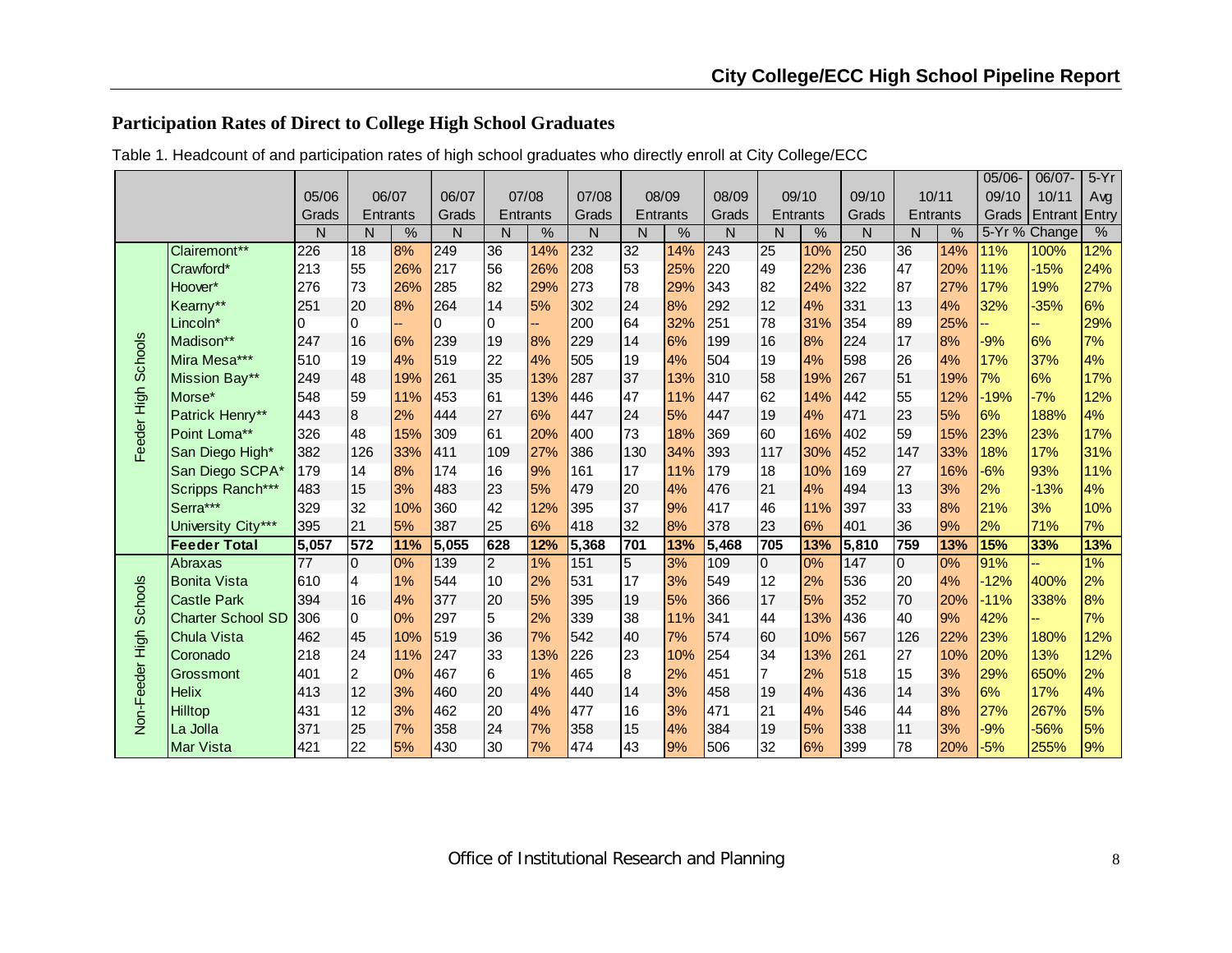Table 1 continued,

|                                |                        |       |                 |       |                          |                |     |                          |                  |       |                          |                |       |        |           |      | $05/06 -$ | 06/07-               | $5-Yr$        |
|--------------------------------|------------------------|-------|-----------------|-------|--------------------------|----------------|-----|--------------------------|------------------|-------|--------------------------|----------------|-------|--------|-----------|------|-----------|----------------------|---------------|
|                                |                        | 05/06 |                 | 06/07 | 06/07                    | 07/08          |     | 07/08                    |                  | 08/09 | 08/09                    |                | 09/10 | 09/10  | 10/11     |      | 09/10     | 10/11                | Avg           |
|                                |                        | Grads | Entrants        |       | Grads                    | Entrants       |     | Grads                    | Entrants         |       | Grads                    | Entrants       |       | Grads  | Entrants  |      | Grads     | <b>Entrant Entry</b> |               |
|                                |                        | N     | N               | %     | N                        | N              | %   | N                        | N                | %     | N                        | N              | %     | N      | N         | $\%$ |           | 5-Yr % Change        | $\frac{0}{2}$ |
|                                | Mark Twain             | 96    | 4               | 4%    | 44                       | 12             | 27% | 61                       | 11               | 18%   | 207                      | $\overline{7}$ | 3%    | 208    | 11        | 5%   | 117%      | 175%                 | 7%            |
|                                | Montgomery             | 402   | 10              | 2%    | 405                      | 15             | 4%  | 431                      | 12               | 3%    | 410                      | 15             | 4%    | 366    | 60        | 16%  | $-9%$     | 500%                 | 6%            |
|                                | <b>Mount Miguel</b>    | 326   | 16              | 5%    | 307                      | 13             | 4%  | 319                      |                  | 2%    | 296                      | 13             | 4%    | 365    | 23        | 6%   | 12%       | 44%                  | 4%            |
|                                | Mt. Carmel             | 429   | 2               | 0%    | 537                      | 9              | 2%  | 495                      | 6                | 1%    | 527                      | 19             | 2%    | 564    | 10        | 2%   | 31%       | 400%                 | 1%            |
|                                | Poway                  | 636   | 11              | 2%    | 666                      | 10             | 2%  | 700                      | $\boldsymbol{8}$ | 1%    | 597                      | 5              | 1%    | 633    | 18        | 1%   | 0%        | $-27%$               | 1%            |
|                                | Ramona                 | 375   | 4               | 1%    | 365                      | 0              | 0%  | 389                      | 3                | 1%    | 414                      | $\overline{4}$ | 1%    | 398    | 5         | 1%   | 6%        | 25%                  | 1%            |
|                                | Rancho Bernardo        | 690   | $6\phantom{.}6$ | 1%    | 646                      | 8              | 1%  | 686                      | 8                | 1%    | 643                      | 13             | 2%    | 665    | 6         | 1%   | $-4%$     | 0%                   | 1%            |
|                                | San Ysidro             | 328   | 0               | 0%    | 427                      | 0              | 0%  | 464                      | 8                | 2%    | 495                      | 24             | 5%    | 399    | 65        | 16%  | 22%       |                      | 5%            |
| Non-Feeder High Schools cont.  | Southwest              | 342   | 11              | 3%    | 383                      | 16             | 4%  | 429                      | 27               | 6%    | 395                      | 24             | 6%    | 347    | 55        | 16%  | 1%        | 400%                 | 7%            |
|                                | Sweetwater             | 502   | 32              | 6%    | 560                      | 67             | 12% | 598                      | 51               | 9%    | 626                      | 53             | 8%    | 543    | 97        | 18%  | 8%        | 203%                 | 11%           |
|                                | <b>Torrey Pines</b>    | 784   | 5               | 1%    | 882                      | $\overline{4}$ | 0%  | 620                      | $\overline{2}$   | 0%    | 647                      | 2              | 0%    | 610    | 3         | 0%   | $-22%$    | $-40%$               | 0%            |
|                                | <b>West Hills</b>      | 446   |                 | 0%    | 505                      | 5              | 1%  | 488                      | $\overline{2}$   | 0%    | 475                      | I0             | 0%    | 485    | 2         | 0%   | 9%        | 100%                 | $0\%$         |
|                                | Westview               | 526   | 5               | 1%    | 534                      | 3              | 1%  | 533                      | 6                | 1%    | 576                      | 6              | 1%    | 592    | 9         | 2%   | 13%       | 80%                  | 1%            |
|                                | Non-Feeder Total 9,986 |       | 269             | 3%    | 10,561                   | 368            | 3%  | 10,611                   | 389              | 4%    | 10,771                   | 440            | 4%    | 10,711 | 799       | 7%   | 7%        | 197%                 | 4%            |
|                                | <b>Foreign School</b>  |       | 39              |       |                          | 19             |     |                          | 30               |       |                          | 31             |       |        | 26        |      |           | $-33%$               |               |
| High<br>Non-<br>$\frac{8}{10}$ | Other                  |       | 304             |       |                          | 326            |     |                          | 277              |       |                          | 276            |       |        | 351       |      |           | 15%                  |               |
|                                | <b>Out of State</b>    |       | 75              |       | --                       | 90             |     |                          | 74               |       | --                       | 67             |       | --     | 63        |      |           | $-16%$               |               |
| eeder<br><b>Other</b>          | ທိ San Diego County    | --    | 77              |       | --                       | 74             |     | --                       | 86               |       | --                       | 108            |       | --     | 95        |      |           | 23%                  |               |
| ш                              | <b>Other Total</b>     | --    | 495             |       | $\overline{\phantom{a}}$ | 509            |     | $\overline{a}$           | 467              |       | --                       | 482            |       | --     | 535       |      |           | 8%                   | --            |
| <b>Total</b>                   |                        |       | $1,336$ -       |       | --                       | $1,505$ -      |     | $\overline{\phantom{a}}$ | 1,557            |       | $\overline{\phantom{a}}$ | $1,627$ -      |       |        | $2,093$ - |      |           | 57%                  |               |

Source: High School Data - California Department of Education (CDE) and Entrant Data - SDCCD Information System

Note 1: Students are unduplicated within each year.

Note 2: SDSU, UCSD, tutoring, and cancelled classes are excluded from student enrollments. Students with no/unreported high school are excluded.

Note 3: Schools with fewer than 20 SDCCD Direct Entrants enrolled in all 5 years and schools, such as Garfield\*, with no/unreported/invalid CDE data are indicated as 'Other'.

\*City College Feeder School \*\*Mesa College Feeder School \*\*\*Miramar College Feeder School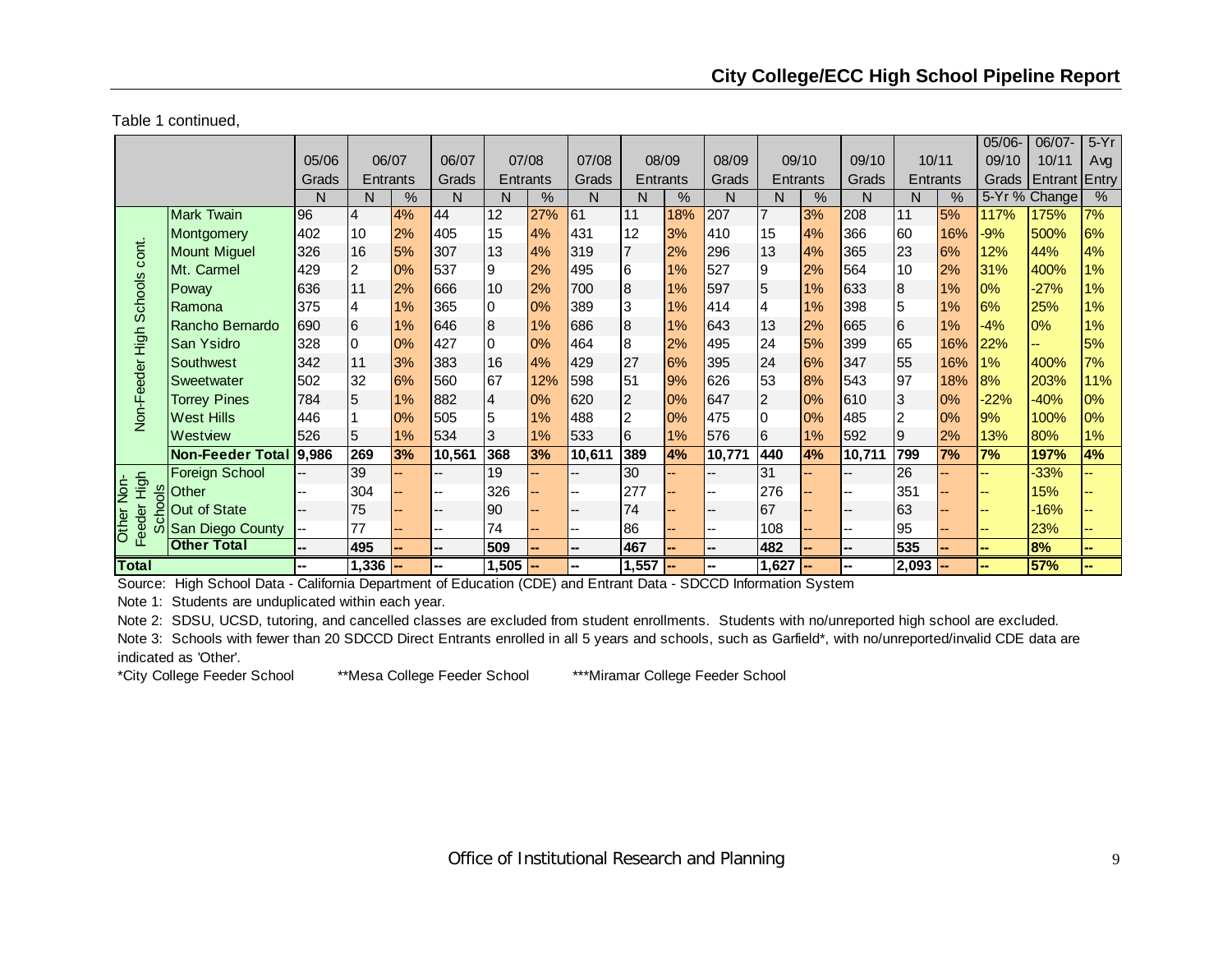### **High School GPA of Direct to College High School Graduates**

|                                          | 06/07    | 07/08           | 08/09           | 09/10           | 10/11           | Total/5-Yr | 5-Yr%  |
|------------------------------------------|----------|-----------------|-----------------|-----------------|-----------------|------------|--------|
|                                          | Entrants | <b>Entrants</b> | <b>Entrants</b> | <b>Entrants</b> | <b>Entrants</b> | Avg        | Change |
| $0.0 - 1.5$                              | $0\%$    | $0\%$           | 0%              | $0\%$           | 0%              | 0%         | 200%   |
| $1.6 - 1.9$                              | $1\%$    | 1%              | 1%              | 1%              | 1%              | 1%         | 41%    |
| $2.0 - 2.5$                              | 26%      | 30%             | 27%             | 30%             | 24%             | 27%        | 49%    |
| $2.6 - 3.0$                              | 36%      | 33%             | 36%             | 36%             | 36%             | 35%        | 57%    |
| $3.1 - 3.5$                              | 24%      | 24%             | 25%             | 23%             | 26%             | 25%        | 74%    |
| Over 3.5                                 | 13%      | 11%             | 11%             | 10%             | 12%             | 11%        | 51%    |
| Total                                    | 100%     | 100%            | 100%            | 100%            | 100%            | 100%       | 58%    |
| <b>Total N of GPA-Reporting Students</b> | 1,142    | 1,286           | 1,312           | 1,399           | 1,806           | 6,945      | 58%    |
|                                          |          |                 |                 |                 |                 |            |        |
| <b>Total N of All Students</b>           | 1,336    | 1,505           | 1,557           | 1,627           | 2,093           | 8,118      | 57%    |

Table 2. High School GPA of high school graduates who directly enroll at City College/ECC

Source: SDCCD Information System

Note 1: High School GPA is self-reported on students' college applications. On average, across 5-years 14% of students did not report their GPA.

#### **Participation Rates of Concurrent Students**

Table 3. Percentage of concurrent seniors who re-enroll the subsequent year as college-only students

|            | 05/06                                                                                                       |    |         | 06/07          |           |               | 07/08          |              |         | 08/09   |    |               | 09/10     |       |               | $5-Yr$      |                     |      |
|------------|-------------------------------------------------------------------------------------------------------------|----|---------|----------------|-----------|---------------|----------------|--------------|---------|---------|----|---------------|-----------|-------|---------------|-------------|---------------------|------|
|            | <b>Seniors</b>                                                                                              |    | 06/07   | <b>Seniors</b> |           | 07/08         | <b>Seniors</b> |              | 08/09   | Seniors |    | 09/10         | Seniors I | 10/11 |               | % Change    | $5-Yr$              |      |
|            | (Concur)  Re-Enroll   (Concur)  Re-Enroll   (Concur)  Re-Enroll   (Concur)  Re-Enroll   (Concur)  Re-Enroll |    |         |                |           |               |                |              |         |         |    |               |           |       |               | Seniors     | % Change 5-Yr Avg   |      |
|            |                                                                                                             |    | $\%$    |                | N         | $\frac{9}{6}$ |                | <sup>N</sup> | $\%$    | N       | N  | $\frac{9}{6}$ | N         | N     | $\%$          | (Concur)    | Re-Enroll Re-Enroll |      |
| Feeder     | 236                                                                                                         | 44 | 19% 267 |                | 55        | 21% 292       |                | 165          | 22% 291 |         | 40 | 14% 184       |           | 44    |               | $24\%$ -22% | $0\%$               | 120% |
| Non-Feeder | 159                                                                                                         |    | 12% 119 |                | <b>21</b> | 18% 190       |                | 18           | 9%      | 174     | 11 | 6%            | 139       | l 12  | 9%            | <b>136%</b> | 71%                 | 10%  |
| Total      | 295                                                                                                         | 51 | 17% 386 |                | 76        | 20% 482       |                | 183          | 17% 465 |         | 51 | 11% 323       |           | 56    | <b>17% 9%</b> |             | 10%                 | 16%  |

Source: SDCCD Information System

Note 1: The concurrent student cohort comprises self-reported seniors. Re-enrollment counts exclude students who continue as concurrent students.

Note 2: Students are unduplicated within each year. SDSU, UCSD, tutoring, and cancelled classes are excluded from student enrollments.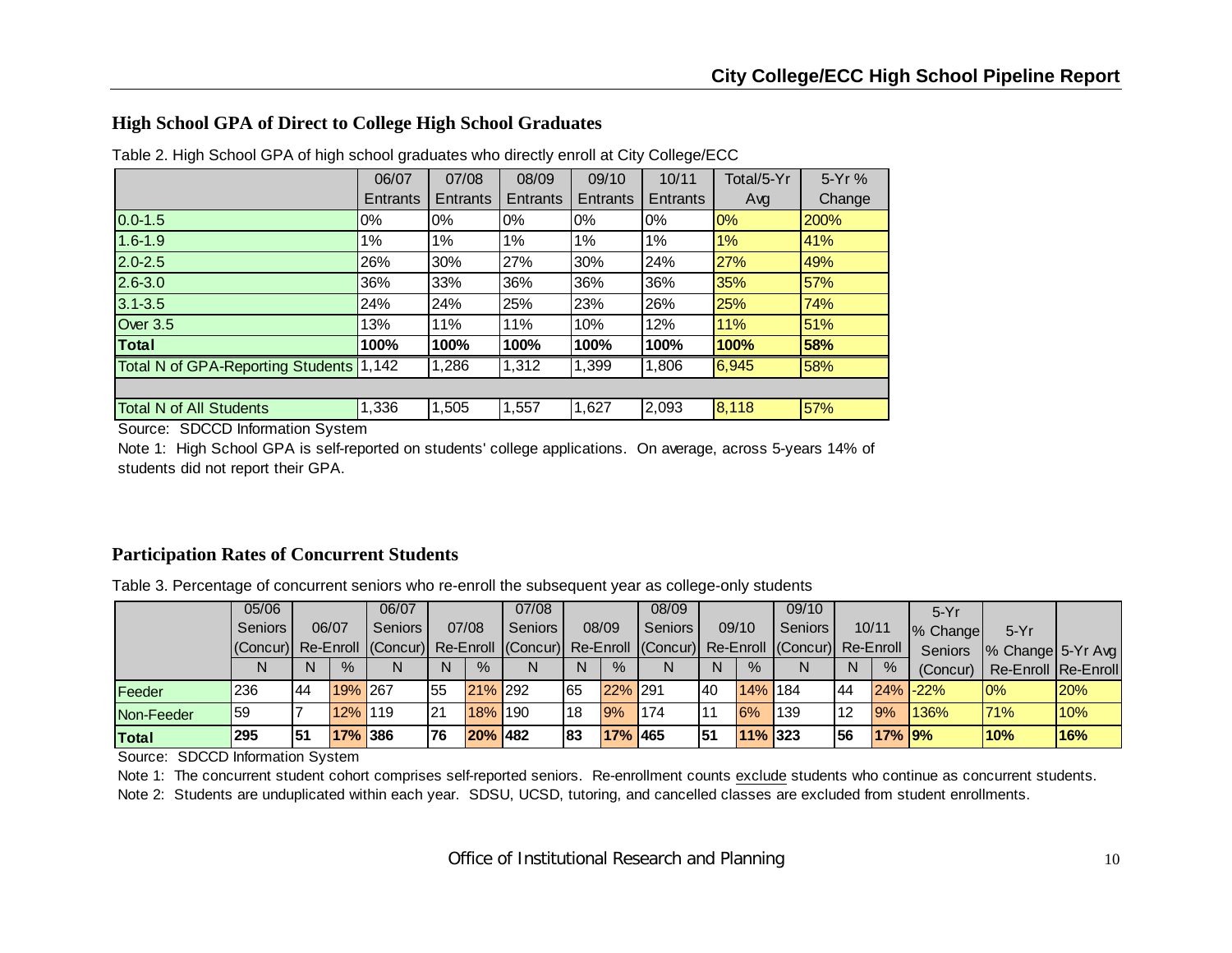# **Section II: Student Characteristics and Enrollments**

This section describes different student characteristics and enrollment patterns among first-time to college high school graduates. Unless otherwise noted, student trends are measured over 5 years, from 2006/07 to 2010/11.

Headcount, gender, ethnicity, first generation to college, and student educational goals of the **first-time to college high school graduates** are measured (see Table 4). Note that the count of students is an unduplicated headcount. The number of units attempted (in rows) by the number of units earned (in columns) across 5 years are displayed among first-time to college high school graduates in Table 5. The longitudinal annual persistence of the Fall 2005 to Fall 2009 cohorts of first-time to college high school graduates are displayed in Table 6.

- Forty percent of the 2010/11 first-time to college high school graduates reported that they were the first generation of collegegoing students in their family (see Table 4). This is comparable to the 5-year average of 39%. Furthermore, the percentage of these first generation to college students increased by 54% from 2006/07 to 2010/11.
- In terms of ethnic composition, in 2010/11, first-time to college high school graduates were 64% Latino, 12% White, 11% African American, 4% Asian/Pacific Islander, 4% Other ethnicity, 3% Filipino, and less than 1% were American Indian (see Table 4). The proportion of Latino students in 2010/11 (64%) is higher than the 5-year average (53%), and the percentage of White students in 2010/11 (12%) is lower than the 5-year average (18%).
- In 2010/11, nearly half of the first-time to college high school graduates cited transfer, either with or without their  $AA/AS$ , as their educational goal (49%; comparable to the 5-year average of 47%; see Table 4).
- 0 In 2010/11, the first-time to college high school graduates attempted and earned their total units enrolled at the highest rate among those who enrolled in the 0.1-2.9 unit range (75%; higher than the 5-year average of 70%), followed by students enrolled in the 3.0-5.9 unit range (61%; comparable to the 5-year average of 61%; see Table 5). The least proportion of students who attempted and earned their total units enrolled were those in the 9.0-11.9 unit range (43%; comparable to the 5 year average of 43%).
- Seventy-one percent of the Fall 2009 first-time to college high school graduates at City College/ECC persisted to the next spring term and nearly half (47%) annually persisted to a second fall term, which is higher than the 5-year average term-toterm (66%) and annual (43%) persistence of first-time to college graduates (see Table 6).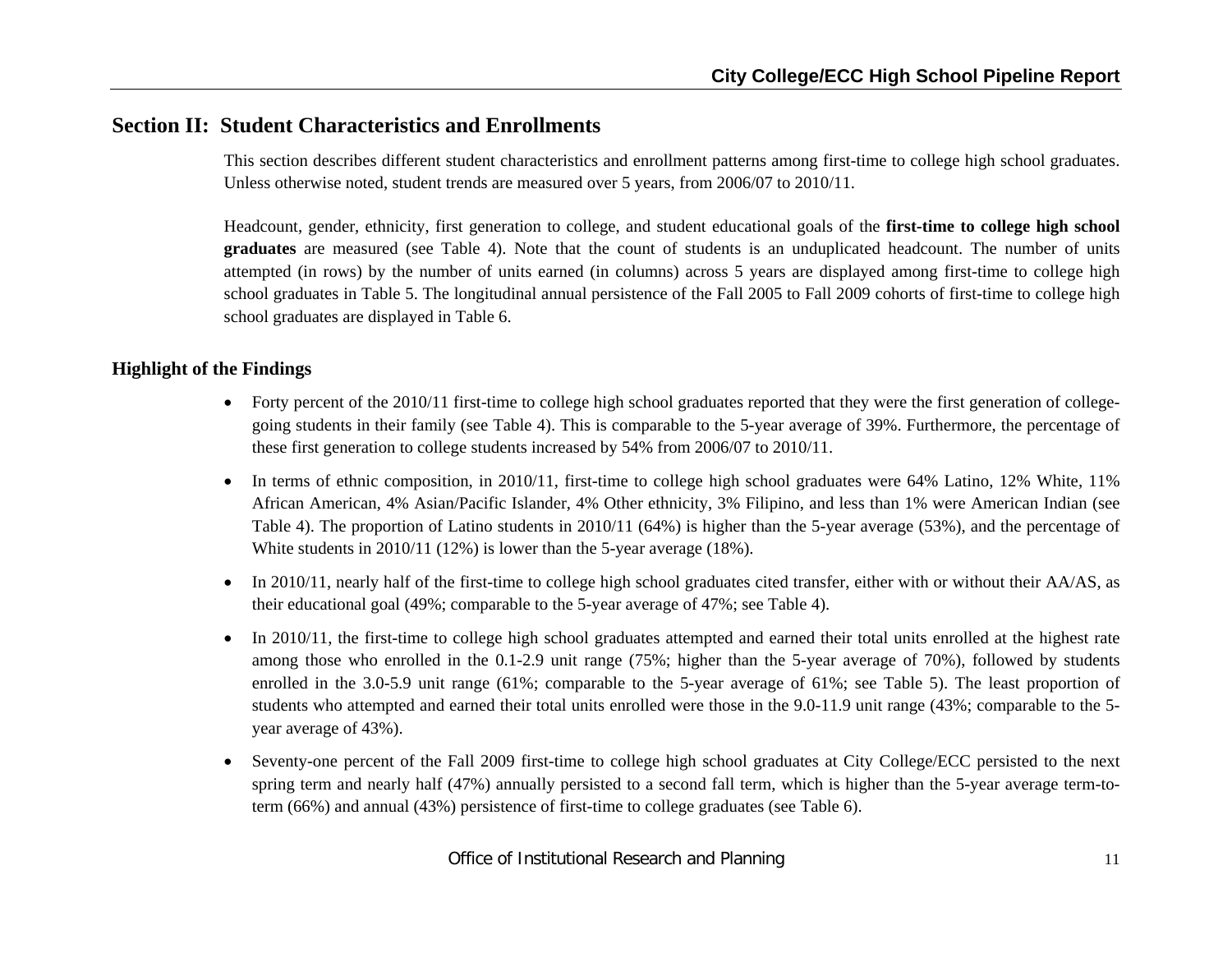#### **Student Profile**

|                                       | 2006/07 | 2007/08 | 2008/09                 | 2009/10 | 2010/11 | Total/5-Yr Avg | % Change |
|---------------------------------------|---------|---------|-------------------------|---------|---------|----------------|----------|
| <b>Total N of Students</b>            | 1,388   | 1,580   | 1,515                   | 1,536   | 2,011   | 8,030          | 45%      |
|                                       |         |         | Gender                  |         |         |                |          |
| Female                                | 52%     | 52%     | 52%                     | 53%     | 50%     | 52%            | 40%      |
| Male                                  | 48%     | 48%     | 48%                     | 47%     | 50%     | 48%            | 50%      |
| <b>Unreported</b>                     | 0%      | 0%      | 0%                      | 0%      | 0%      | 0%             | u,       |
|                                       |         |         | Ethnicity               |         |         |                |          |
| African American                      | 14%     | 14%     | 16%                     | 14%     | 11%     | 14%            | 14%      |
| American Indian                       | 1%      | 1%      | 0%                      | 0%      | $0\%$   | 1%             | $-23%$   |
| Asian/Pacific Islander                | 5%      | 6%      | 4%                      | 4%      | 4%      | 5%             | 17%      |
| Filipino                              | 3%      | 4%      | 4%                      | 3%      | 3%      | 3%             | 32%      |
| Latino                                | 45%     | 48%     | 48%                     | 55%     | 64%     | 53%            | 106%     |
| White                                 | 23%     | 21%     | 21%                     | 15%     | 12%     | 18%            | $-21%$   |
| Other                                 | 3%      | 3%      | 3%                      | 4%      | 4%      | 4%             | 100%     |
| <b>Unreported</b>                     | 6%      | 4%      | 3%                      | 4%      | 1%      | 3%             | $-82%$   |
|                                       |         |         | <b>First Generation</b> |         |         |                |          |
| <b>First Generation</b>               | 38%     | 39%     | 37%                     | 41%     | 40%     | 39%            | 54%      |
| <b>Not First Generation</b>           | 62%     | 61%     | 63%                     | 59%     | 60%     | 61%            | 39%      |
| Unreported                            | $0\%$   | 0%      | $0\%$                   | $0\%$   | $0\%$   | 0%             | н,       |
|                                       |         |         | <b>Educational Goal</b> |         |         |                |          |
| 4 Yr College Student                  | 0%      | 8%      | 10%                     | 9%      | 9%      | 7%             | ц,       |
| <b>AA/AS w/out Transfer</b>           | 5%      | 5%      | 5%                      | 6%      | 6%      | 5%             | 61%      |
| <b>BA/BS after Completing AA/AS</b>   | 39%     | 40%     | 39%                     | 44%     | 43%     | 41%            | 60%      |
| <b>BA/BS w/out Completing AA/AS</b>   | 8%      | 6%      | 5%                      | 5%      | 6%      | 6%             | 16%      |
| <b>Basic Skills Improvement</b>       | 1%      | 1%      | 1%                      | 1%      | 1%      | 1%             | 7%       |
| Certificate/License Maintenance       | 3%      | 2%      | 2%                      | 2%      | 2%      | 2%             | 25%      |
| <b>Current Job/Career Advancement</b> | 2%      | 1%      | 1%                      | $1\%$   | 0%      | 1%             | $-60%$   |
| <b>Educational Development</b>        | $1\%$   | 1%      | 1%                      | 1%      | 1%      | 1%             | 13%      |
| <b>HS Diploma/GED Certificate</b>     | $0\%$   | 1%      | $0\%$                   | $0\%$   | 0%      | 0%             | 67%      |
| <b>New Career Preparation</b>         | 14%     | 11%     | 9%                      | 10%     | 9%      | 11%            | $-9%$    |
| Non-Credit to Credit Transition       | $0\%$   | 0%      | $0\%$                   | $0\%$   | 0%      | 0%             | ц,       |
| Voc Cert/Degree w/out Transfer        | 2%      | 2%      | 2%                      | 2%      | 2%      | 2%             | 59%      |
| <b>Undecided</b>                      | 25%     | 21%     | 24%                     | 19%     | 20%     | 22%            | 16%      |
| <b>Unreported</b>                     | 0%      | 0%      | 0%                      | 0%      | 0%      | 0%             | 75%      |

Table 4. Headcount, gender, ethnicity, first generation to college, and educational goal

Source: SDCCD Information System

Note: A new ed goal classification was available to students on their application in 2007/08 that allowed for a college-university concurrent student classification. Therefore, a more concise average might be between the most recent four years: 07/08 and 10/11.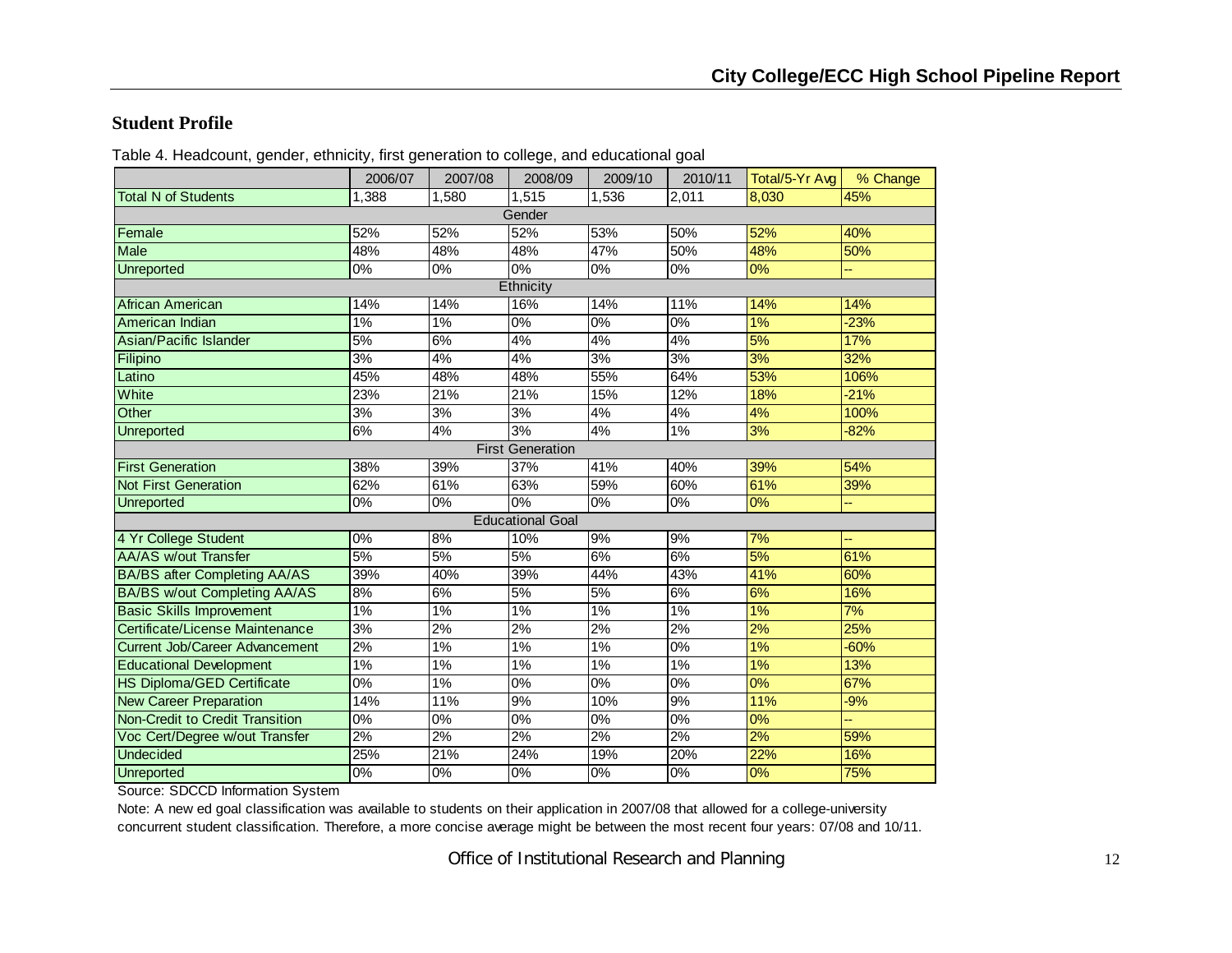# **Units Attempted/Earned**

Table 5. Units attempted by units earned

|                        |         |                       |                  | <b>Units Earned</b> |              |              |              |              |
|------------------------|---------|-----------------------|------------------|---------------------|--------------|--------------|--------------|--------------|
|                        |         |                       |                  | $0.1 - 2.9$         | $3.0 - 5.9$  | $6.0 - 8.9$  | $9.0 - 11.9$ | $12.0 +$     |
|                        |         |                       | 0 Units          | <b>Units</b>        | <b>Units</b> | <b>Units</b> | <b>Units</b> | <b>Units</b> |
|                        |         | 0.1 - 2.9 Units       | 41%              | 59%                 |              |              |              |              |
|                        |         | 3.0 - 5.9 Units       | 40%              | 2%                  | 57%          |              |              |              |
|                        | 2006/07 | 6.0 - 8.9 Units       | 26%              | 3%                  | 17%          | 54%          |              |              |
|                        |         | 9.0 - 11.9 Units      | 23%              | 2%                  | 12%          | 24%          | 39%          |              |
|                        |         | $12.0 +$ Units        | 10%              | 2%                  | 9%           | 13%          | 19%          | 47%          |
|                        |         | $0.1 - 2.9$ Units     | 28%              | 72%                 |              |              |              |              |
|                        |         | 3.0 - 5.9 Units       | 37%              | 2%                  | 61%          |              |              |              |
|                        | 2007/08 | 6.0 - 8.9 Units       | $\frac{1}{26}$ % | $\overline{3\%}$    | 19%          | 51%          |              |              |
|                        |         | $9.0 - 11.9$ Units    | 19%              | 3%                  | 14%          | 23%          | 40%          |              |
|                        |         | $12.0 +$ Units        | 14%              | $1\%$               | 10%          | 13%          | 17%          | 45%          |
| <b>Units Attempted</b> |         | 0.1 - 2.9 Units       | 27%              | 73%                 |              |              |              |              |
|                        |         | 3.0 - 5.9 Units       | 38%              | 3%                  | 59%          |              |              |              |
|                        | ନ୍ଧି    | 6.0 - 8.9 Units       | 27%              | 2%                  | 23%          | 49%          |              |              |
|                        |         | 9.0 - 11.9 Units      | 15%              | 3%                  | 19%          | 18%          | 46%          |              |
|                        |         | $12.0 +$ Units        | 9%               | 2%                  | 10%          | 13%          | 21%          | 45%          |
|                        |         | $0.1 - 2.9$ Units     | 31%              | 69%                 |              |              |              |              |
|                        | $\circ$ | 3.0 - 5.9 Units       | 34%              | 2%                  | 64%          |              |              |              |
|                        | 2009/   | 6.0 - 8.9 Units       | 20%              | 4%                  | 27%          | 49%          |              |              |
|                        |         | 9.0 - 11.9 Units      | 17%              | 4%                  | 17%          | 16%          | 47%          |              |
|                        |         | $12.0 +$ Units        | 8%               | $1\%$               | 10%          | 16%          | 20%          | 45%          |
|                        |         | 0.1 - 2.9 Units       | 25%              | 75%                 |              |              |              |              |
|                        |         | 3.0 - 5.9 Units       | 38%              | 1%                  | 61%          |              |              |              |
|                        | 2010/   | 6.0 - 8.9 Units       | 22%              | 3%                  | 26%          | 49%          |              |              |
|                        |         | 9.0 - 11.9 Units      | 16%              | 2%                  | 18%          | 22%          | 43%          |              |
|                        |         | $12.0 +$ Units        | 9%               | 1%                  | 9%           | 13%          | 19%          | 49%          |
|                        |         | <b>5-Year Average</b> | --               | 70%                 | 61%          | 50%          | 43%          | 46%          |
|                        |         | 5-Year % Change       |                  | 103%                | 35%          | 4%           | 101%         | 61%          |

Source: SDCCD Information System

Note: Tutoring and non-graded courses were excluded. Percent change was based on counts.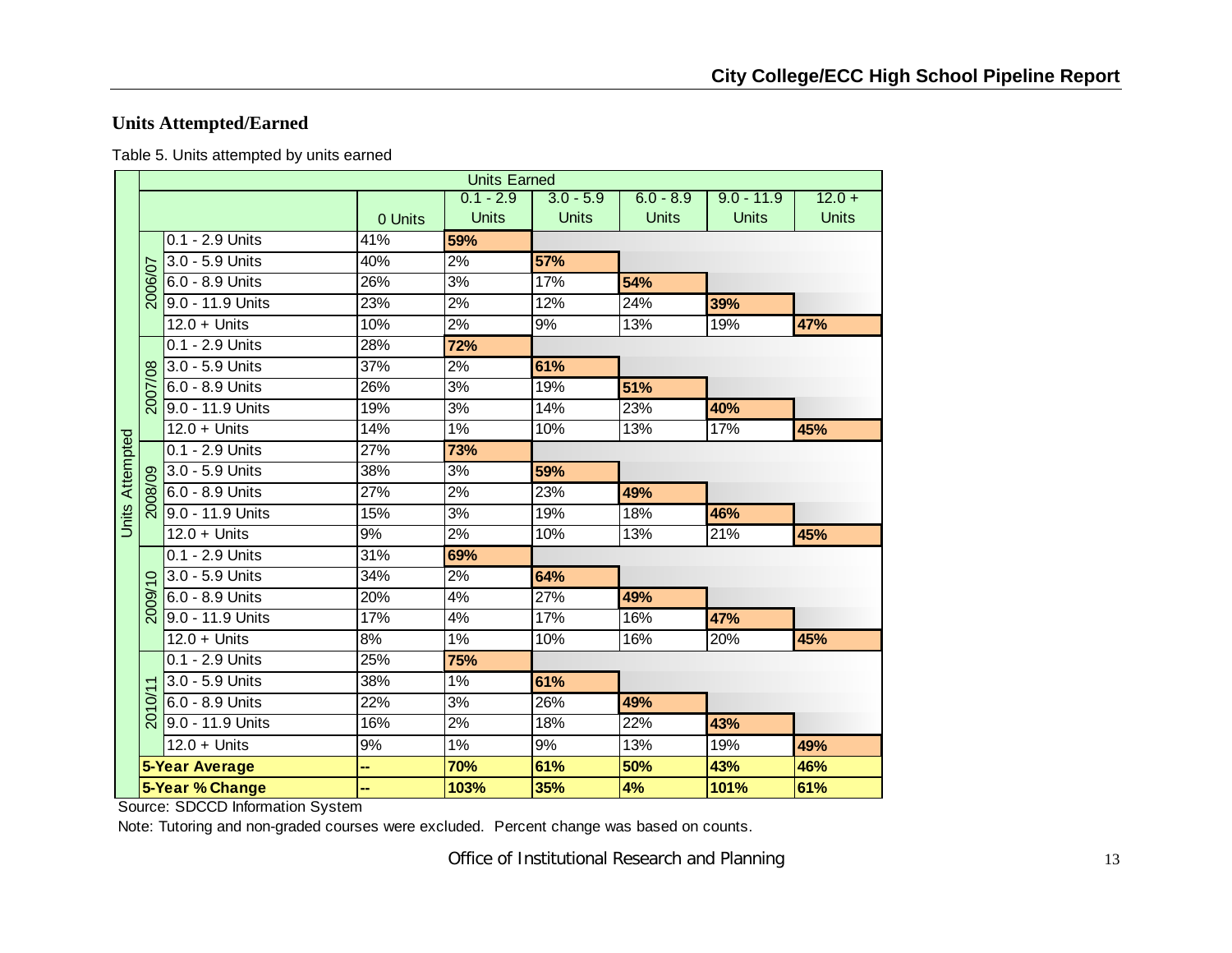#### **Persistence**

Table 6. Term and Annual persistence

| Total N / 5-yr Avg %   | 4,193 | 2,770 | 66%                                                   | 1,814 | 43% |
|------------------------|-------|-------|-------------------------------------------------------|-------|-----|
| 2009                   | 927   | 654   | 71%                                                   | 438   | 47% |
| 2008                   | 885   | 575   | 65%                                                   | 384   | 43% |
| 2007                   | 871   | 562   | 65%                                                   | 360   | 41% |
| 2006                   | 763   | 498   | 65%                                                   | 332   | 44% |
| 2005                   | 747   | 481   | 64%                                                   | 300   | 40% |
| <b>First Fall Term</b> |       |       | Persisted to Spring Term   Persisted to 2nd Fall Term |       |     |

Source: SDCCD Information System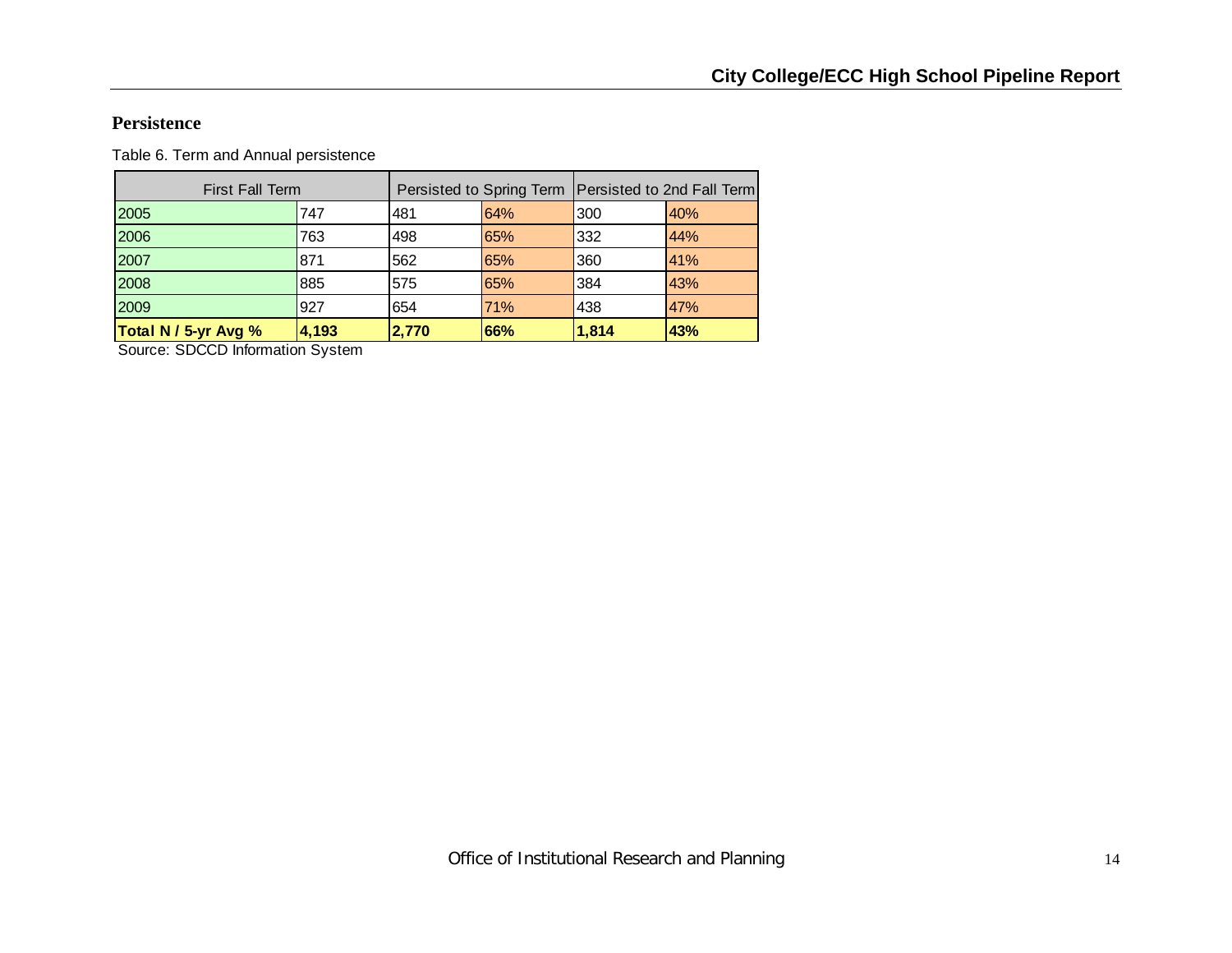# **Section III: College Placement of Incoming Students**

The assessment tests used in the San Diego Community College District help determine which levels of English and math courses would offer students the greatest opportunities for learning, academic challenge, and success. Students are encouraged to take the assessment tests as they matriculate in the college. This section summarizes which course levels (i.e., transfer level, Associate degree-level, basic skills, ESOL level 40, 30, etc.) **first-time to college high school graduates** qualified to enroll in for reading, writing, math, and ESOL courses based on their highest assessed score (see Tables 7-10).

Student placement trends are measured over 3 years, from 2008/09 to 2010/11 among students that applied to City College/ECC (placement data are not tied to enrollment information). Note that changes were made within the English and math course sequences; however, **data are represented by current placement level categories**.

- A majority of the first-time to college high school graduates took the reading, writing, and math placement tests in 2010/11 (68% each; see Tables 7-9). Despite staff changes, budget cuts, reduced hours, and implementation of the alternative measures pilot that allowed students to submit select standardized tests (e.g., SAT, ACT) as alternative measures for assessment skill levels, the percentages of students who placed by test increased over the past 3 years (reading 58%-68%, writing 58%-68%, and math 59%-68%). Some strategies that were used by the counseling office staff and counselors that may have had an impact on the number of students taking placement tests were: 1) counselors increased their efforts to explain the steps to enrollment to the students emphasizing taking placement tests and attending the student orientation, and 2) the new student orientation was restructured in 2010/11 to have all new students put together their first year plan at the orientation.
- $\bullet$  In 2010/11 44% of the first-time to college high school graduates who took the reading placement test placed at the transfer/Associate level and 42% placed at basic skills (comparable to the 3-year averages of 43% and 42%, respectively; see Table 7). However, the majority of first-time to college high school graduates who took the writing placement test placed at basic skills (67%; comparable to the 3-year average of 68%; see Table 8).
- $\bullet$  The majority of first-time to college high school graduates who took the math placement test in 2010/11 placed at basic skills (76%; comparable to the 3-year average of 77%; see Table 9).
- $\bullet$  In 2010/11, among first-time to college high school graduates who took the ESOL placement test, 55% of the students placed four to five levels below English transfer level (ESOL levels 19 and 20), which is higher than the 3-year average of 50% (see Table 10).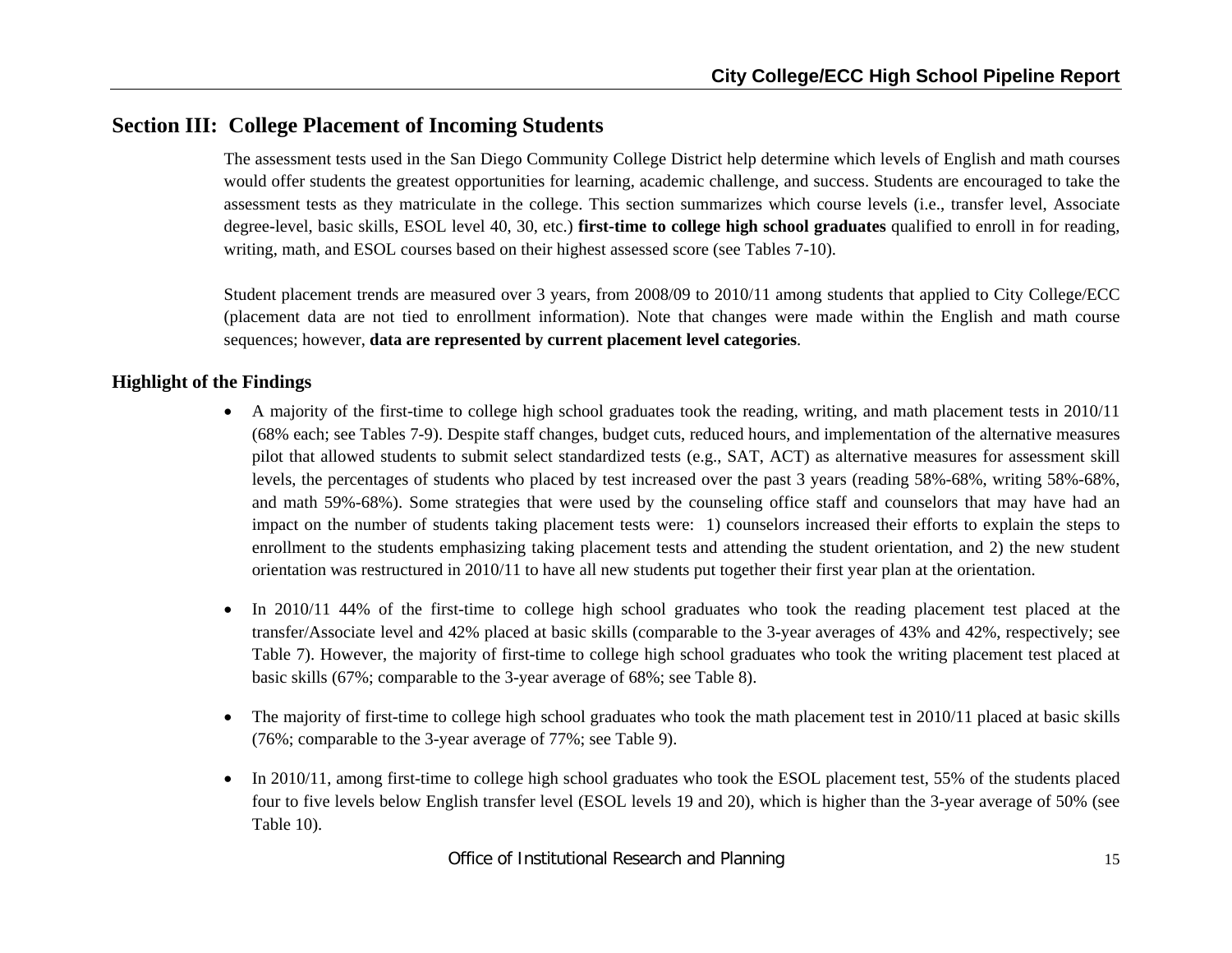# **Reading and Writing Placement**

#### Table 7. Reading placement

|                                         |                                 |       | 2008/09 |       | 2009/10 |       | 2010/11 |                | 2008/09 - 2010/11 |          |
|-----------------------------------------|---------------------------------|-------|---------|-------|---------|-------|---------|----------------|-------------------|----------|
|                                         |                                 | N     | %       | N     | %       | N     | %       | <b>Total N</b> | 3-Yr Avg          | % Change |
|                                         | <b>Total Tested</b>             | 1.091 | 58%     | 1,301 | 65%     | 1,782 | 68%     | 4,174          | 64%               | 63%      |
| No-Test<br>Test/                        | No Placement                    | 792   | 42%     | 687   | 35%     | 849   | 32%     | 2,328          | 36%               | 7%       |
|                                         | <b>Total Students</b>           | 1,883 | 100%    | 1,988 | 100%    | 2,631 | 100%    | 6,502          | 100%              | 40%      |
|                                         |                                 |       |         |       |         |       |         |                |                   |          |
| Who<br>৳<br>est                         | <b>Transfer/Associate Level</b> | 465   | 43%     | 551   | 42%     | 790   | 44%     | 1,806          | 43%               | 70%      |
|                                         | <b>Basic Skills</b>             | 447   | 41%     | 570   | 44%     | 745   | 42%     | 1,762          | 42%               | 67%      |
| σ                                       | <b>Need English Advising</b>    | 147   | 13%     | 138   | 11%     | 191   | 11%     | 476            | 11%               | 30%      |
| Distribution<br><b>Students</b><br>Took | <b>Take ESOL Test</b>           | 32    | 3%      | 42    | 3%      | 56    | 3%      | 130            | 3%                | 75%      |
|                                         | <b>Total Tested</b>             | 1,091 | 100%    | 1,301 | 100%    | 1,782 | 100%    | 4,174          | 100%              | 63%      |

Source: SDCCD Information System

#### Table 8. Writing placement

|                                         |                                |       | 2008/09 |       | 2009/10 |       | 2010/11 |                | 2008/09 - 2010/11 |          |
|-----------------------------------------|--------------------------------|-------|---------|-------|---------|-------|---------|----------------|-------------------|----------|
|                                         |                                | N     | %       | N     | %       | N     | %       | <b>Total N</b> | 3-Yr Avg          | % Change |
|                                         | <b>Total Tested</b>            | 091.ا | 58%     | 1,301 | 65%     | 1.776 | 68%     | 4,168          | 64%               | 63%      |
| No-Test<br>Test                         | No Placement                   | 792   | 42%     | 687   | 35%     | 855   | 32%     | 2,334          | 36%               | 8%       |
|                                         | <b>Total Students</b>          | 1,883 | 100%    | 1,988 | 100%    | 2,631 | 100%    | 6,502          | 100%              | 40%      |
| ৳                                       | Transfer/Associate Level   188 |       | 17%     | 220   | 17%     | 331   | 19%     | 739            | 18%               | 76%      |
| <b>MW</b><br>Test                       | <b>Basic Skills</b>            | 724   | 66%     | 901   | 69%     | 1,198 | 67%     | 2,823          | 68%               | 65%      |
| σ                                       | <b>Need English Advising</b>   | 147   | 13%     | 138   | 11%     | 191   | 11%     | 476            | 11%               | 30%      |
| Distribution<br><b>Students</b><br>Took | <b>Take ESOL Test</b>          | 32    | 3%      | 42    | 3%      | 56    | 3%      | 130            | 3%                | 75%      |
|                                         | <b>Total Tested</b>            | 1,091 | 100%    | 1,301 | 100%    | 1,776 | 100%    | 4,168          | 100%              | 63%      |

Source: SDCCD Information System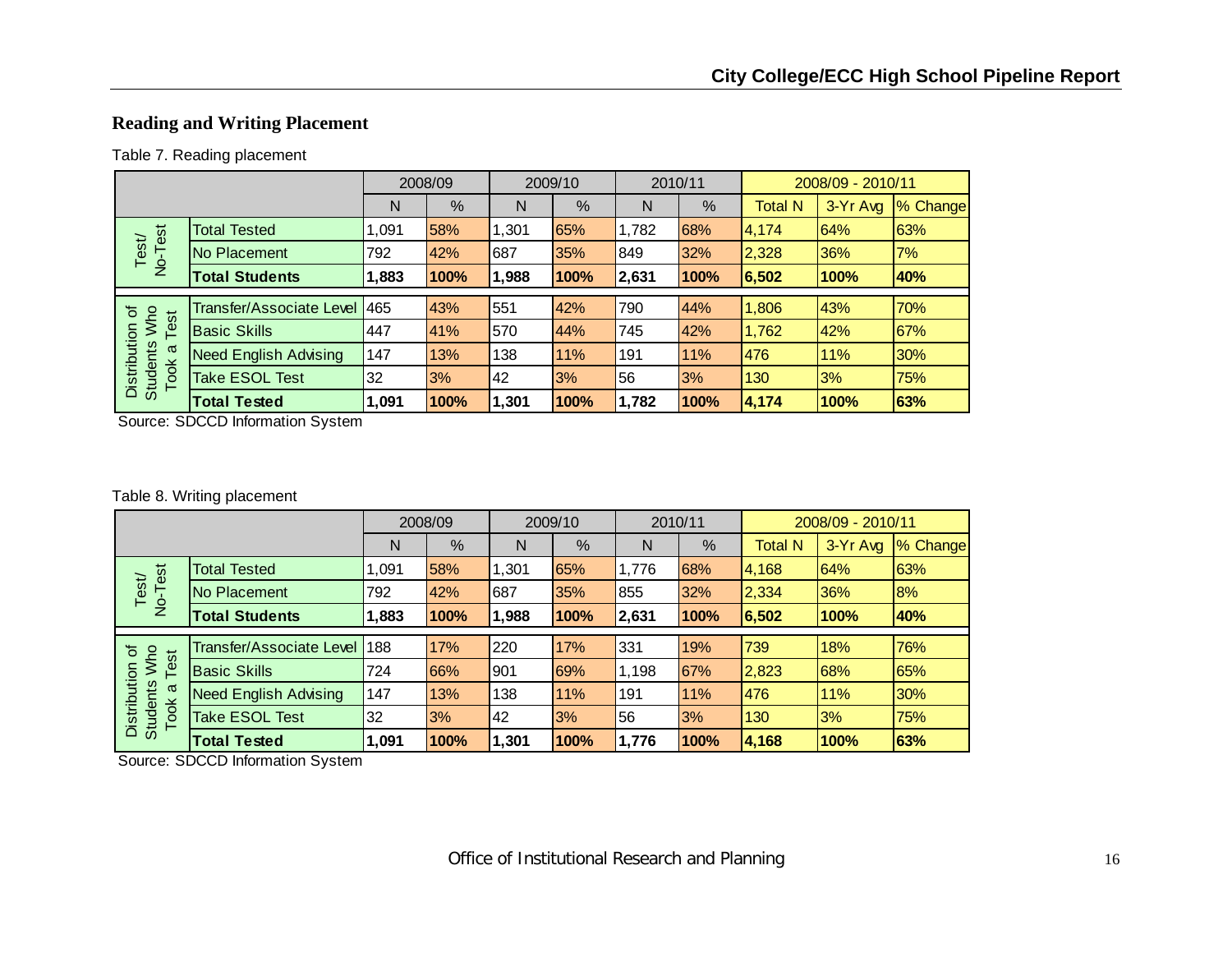#### **Math Placement**

Table 9. Math placement

|                                                |                        |       | 2008/09 |       | 2009/10 | 2010/11 |       |              | 2008/09 - 2010/11 |          |
|------------------------------------------------|------------------------|-------|---------|-------|---------|---------|-------|--------------|-------------------|----------|
|                                                |                        | N     | %       | N     | %       | N       | %     | Total N      | 3-Yr Avg          | % Change |
| est                                            | <b>Total Tested</b>    | 1,110 | 59%     | 1,312 | 66%     | 1,797   | 68%   | 4,219        | 65%               | 62%      |
| Test/<br>$\overline{P}$                        | No Placement           | 773   | 41%     | 676   | 34%     | 834     | 32%   | 2,283        | 35%               | 8%       |
|                                                | <b>Total Students</b>  | 1,883 | 100%    | 1,988 | 100%    | 2,631   | 100%  | 6,502        | 100%              | 40%      |
|                                                |                        |       |         |       |         |         |       |              |                   |          |
| Who<br>৳<br>est                                | <b>Transfer Level</b>  | 121   | 11%     | 152   | 12%     | 265     | 15%   | 538          | 13%               | 119%     |
|                                                | <b>Associate Level</b> | 108   | 10%     | 138   | 11%     | 172     | 10%   | 418          | 10%               | 59%      |
| σ                                              | <b>Basic Skills</b>    | 873   | 79%     | 1,013 | 77%     | 1,357   | 76%   | 3,243        | 77%               | 55%      |
| Distribution<br><b>Students</b><br><b>Took</b> | Take Algebra Test      | 8     | 1%      | ۱9    | 1%      | 3       | $0\%$ | $ 20\rangle$ | $0\%$             | $-63%$   |
|                                                | <b>Total Tested</b>    | 1,110 | 100%    | 1,312 | 100%    | 1,797   | 100%  | 4,219        | 100%              | 62%      |

Source: SDCCD Information System

#### **ESOL Placement**

Table 10. ESOL placement

|                                         |                       |       | 2008/09 |       | 2009/10 |       | 2010/11 |                | 2008/09 - 2010/11 |          |
|-----------------------------------------|-----------------------|-------|---------|-------|---------|-------|---------|----------------|-------------------|----------|
|                                         |                       | N     | %       | N     | %       | N     | %       | <b>Total N</b> | 3-Yr Avg          | % Change |
|                                         | <b>Total Tested</b>   | 54    | 3%      | 55    | 3%      | 82    | 3%      | 191            | 3%                | 52%      |
| No-Test<br>Test/                        | No Placement          | ,829  | 97%     | 1,933 | 97%     | 2,549 | 97%     | 6,311          | 97%               | 39%      |
|                                         | <b>Total Students</b> | 1,883 | 100%    | 1,988 | 100%    | 2,631 | 100%    | 6,502          | 100%              | 40%      |
|                                         | Level 40              |       | 20%     | 14    | 25%     | 12    | 15%     | 37             | 19%               | 9%       |
| <b>MW</b><br>৳                          |                       |       |         |       |         |       |         |                |                   |          |
| Test                                    | Level 30              | 15    | 28%     | 18    | 33%     | 25    | 30%     | 58             | 30%               | 67%      |
| σ                                       | Level 20              | Ι9    | 17%     | 10    | 18%     | 19    | 23%     | 38             | 20%               | 111%     |
| Distribution<br><b>Students</b><br>Took | Level 19              | 19    | 35%     | 13    | 24%     | 26    | 32%     | 58             | 30%               | 37%      |
|                                         | <b>Total Tested</b>   | 54    | 100%    | 55    | 100%    | 82    | 100%    | 191            | 100%              | 52%      |

Source: SDCCD Information System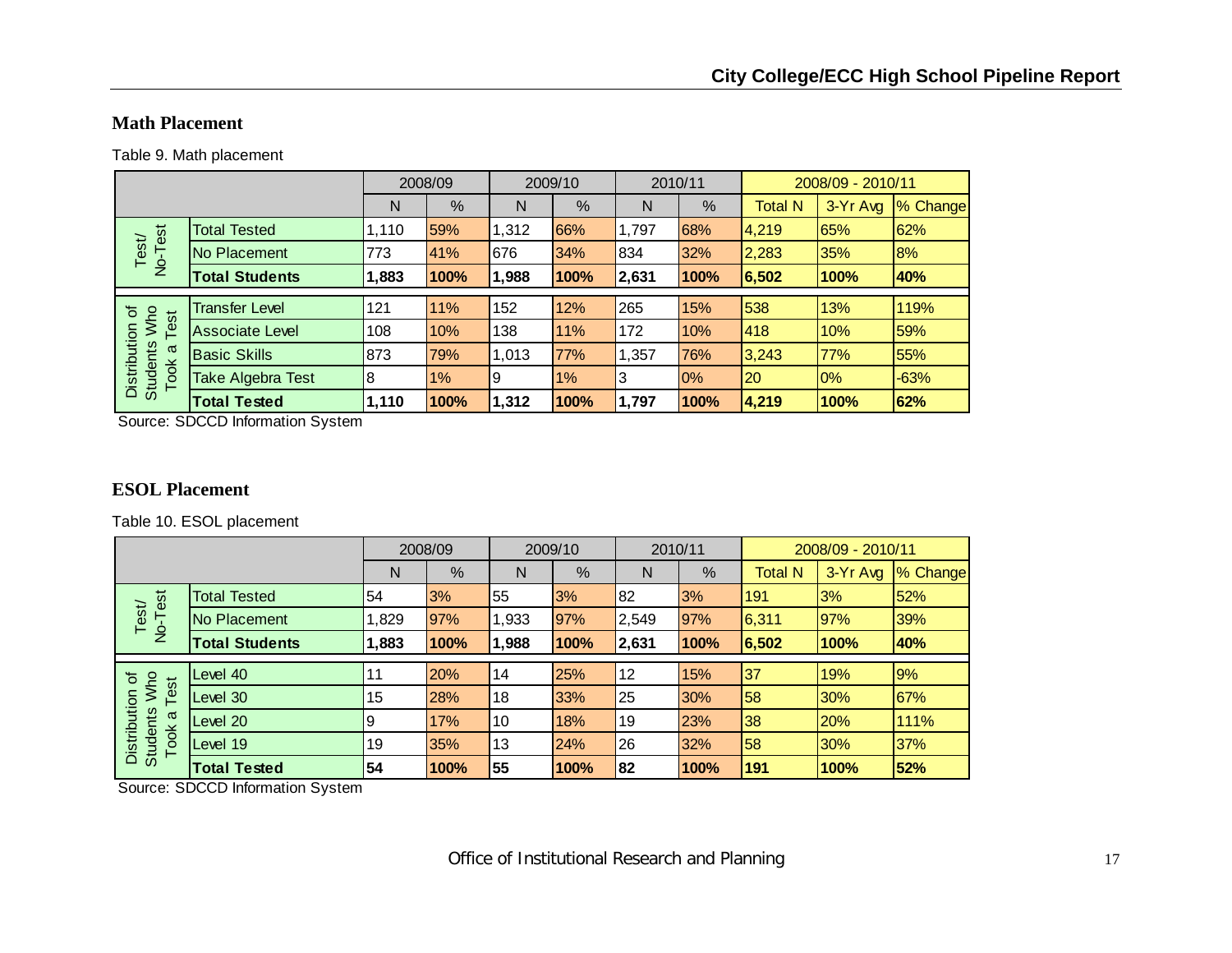# **Section IV: Course Enrollment by Placement**

This section longitudinally tracks City College/ECC English and math enrollments by placement level among three **first-time to college high school graduate** cohorts (Fall 2008, 2009, and 2010). Please see table notes for additional details about the cohort parameters (see Tables 11 and 12). Note that changes were made within the English and math course sequences; however, **data are represented by current placement level categories**.

- By the end of their first year at City College/ECC, 65% of the 2010/11 first-time to college high school graduates who earned a transfer/Associate level English placement, enrolled in a matriculating English course (comparable to the 3-year average of 63%; see Table 11). In 2010/11, 37% of the students who placed at the transfer/Associate level and enrolled in an English course, did so at their placement level.
- 6 Among first-time to college high school graduates who earned a basic skills level reading or writing placement in 2010/11, 61% enrolled in a matriculating English course at their placement level by the end of their first year at City College/ECC (comparable to the 3-year average of 63%; see Table 11).
- $\bullet$  In 2010/11, by the end of their first year at City College/ECC, over two-thirds (68%) of first-time to college high school graduates who earned a transfer level math placement, enrolled in a matriculating math course (comparable to the 3-year average of 67%; see Table 12). Half (50%) of those who earned an Associate level math placement enrolled in a matriculating math course (less than the 3-year average of 59%). In 2010/11, 98% of the students who placed at the transfer or Associate levels and enrolled in a math course, did so at their placement level.
- c Among first-time to college high school graduates who earned a basic skills level math placement in 2010/11, two-thirds (66%) enrolled in a matriculating math course at their placement level by the end of their first year at City College/ECC (comparable to the 3-year average of 68%; see Table 12).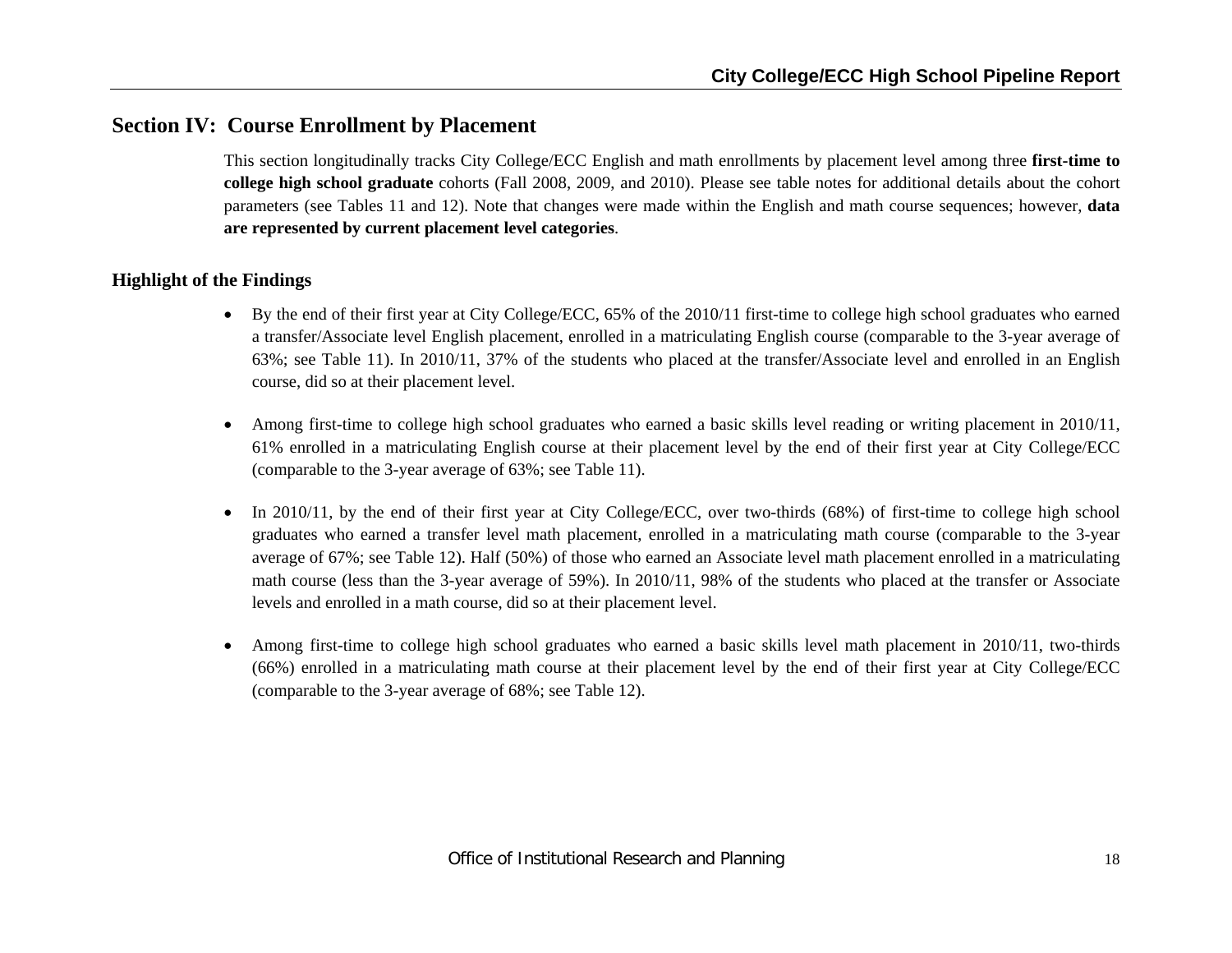#### **English and Math Course Enrollment by Placement Level**

|                                  | Fall 08 | Total enrolled<br>2008/09 |      | Fall 09 | Total enrolled |               | Fall 10 | <b>Total enrolled</b> |      | All            | <b>Total enrolled</b> |      |
|----------------------------------|---------|---------------------------|------|---------|----------------|---------------|---------|-----------------------|------|----------------|-----------------------|------|
|                                  | cohort  |                           |      | cohort  | 2009/10        |               | cohort  | 2010/11               |      | <b>cohorts</b> | 2008/09-2010/11       |      |
|                                  | N       | N                         | $\%$ | N       |                | $\frac{9}{6}$ | N       | N                     | $\%$ | N              | N                     | $\%$ |
| <b>Transfer/Associate Level</b>  | '305    | 185                       | 61%  | 342     | 1211           | 62%           | 529     | 343                   | 65%  | 1,176          | 739                   | 63%  |
| <b>Basic Skills</b>              | 238     | 152                       | 64%  | 301     | 193            | 64%           | II401   | 243                   | 61%  | 940            | 588                   | 63%  |
| Take ESOL Test/Need Advising 103 |         | 65                        | 63%  | ∥95     | 48             | 51%           | 126     | 158                   | 46%  | 324            | 171                   | 53%  |
| <b>Total Count/Avg %</b>         | 646     | 402                       | 62%  | 1738    | 452            | 61%           | 1,056   | 644                   | 61%  | $\ 2,440\ $    | 1,498                 | 61%  |

Table 11. English course enrollment by placement level

Source: SDCCD Information System

Note 1: Only English courses that are part of the matriculating course sequence are included: ENGL042, ENGL043, ENGL048, ENGL049, ENGL101, ENGL105, or ENGL 205.

Note 2: The cohort is organized by English placement level which is based on the reading and writing assessment tests. For students who did not score in the same placement level on both the reading and writing tests, English placement level is measured at the highest placement (21% in Fall 2008, 25% in Fall 2009, and 26% in Fall 2010 placed at different levels).

Note 3: The cohorts consist of first-time high school graduates enrolled in Fall 2008, Fall 2009, or Fall 2010 as of official census. Only students that received a letter grade are counted in the enrollments. Students are tracked through the first three terms they may enroll in: fall, spring, and summer. Note that Summer 2011 enrollments are not yet available and therefore not included. However, due to the reduction in course offerings in Summer 2011 the exclusion would not significantly impact the findings.

Note 4: **Among students who placed at the transfer/Associate level, course enrollment was measured at or below their placement level.** In 2008/09, 2009/10, and 2010/11 less than half of the students who placed at the transfer/Associate level and took at least one English course, took a course at their placement level (44%, 36%, and 37%, respectively). **For those students who placed at the basic skills level, course enrollment was measured at their placement level. For those students who placed below basic skills, course enrollment was measured at any placement level.** Among students that placed below basic skills and enrolled in at least one English course, almost all enrolled in basic skills courses (100% in 2008/09, 100% in 2009/10, and 97% in 2010/11).